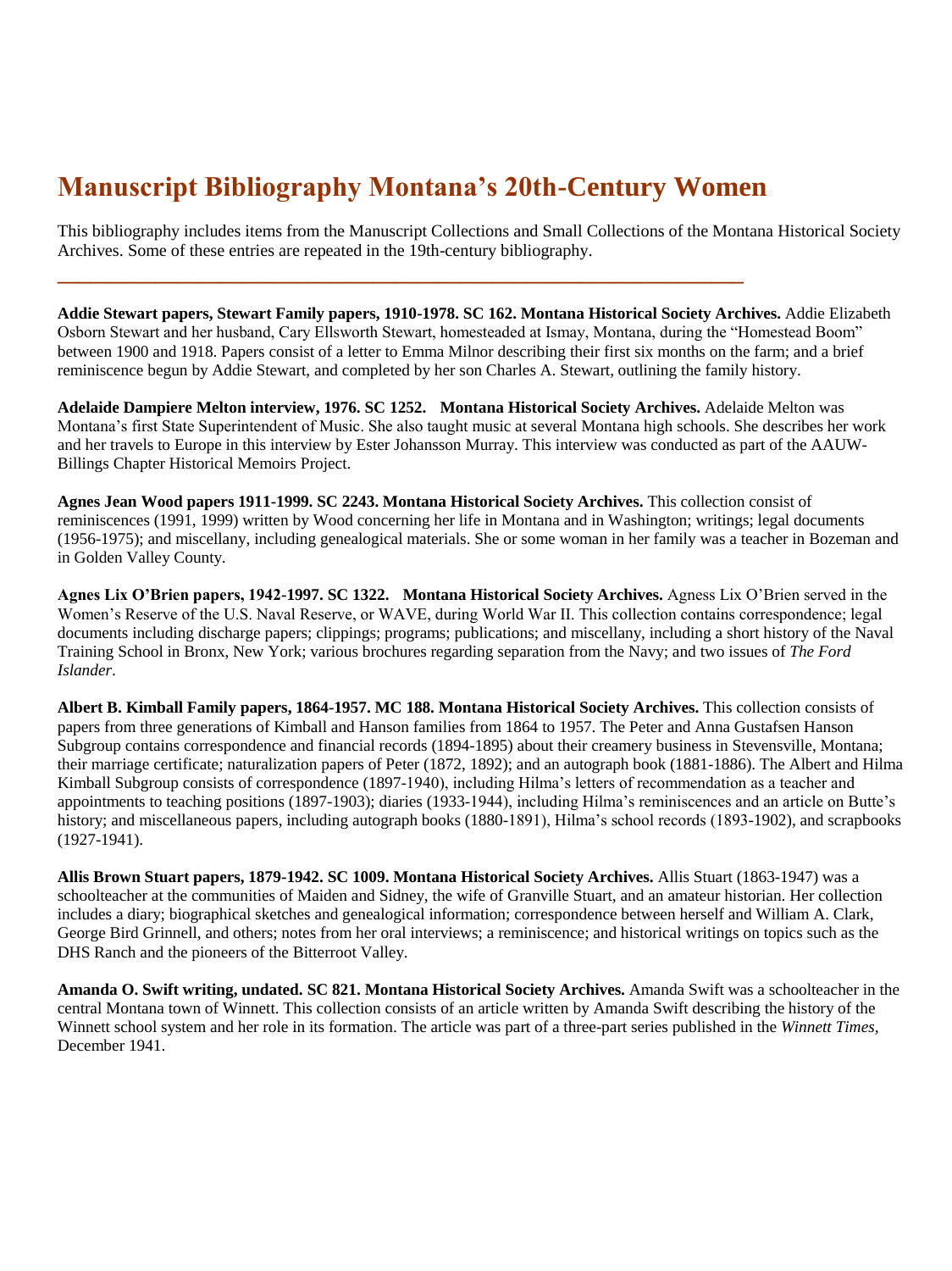**American Association of University Women, Montana Division records, 1923-2001. MC 202. Montana Historical Society Archives.** This collection consists of records (1923-2001) of the Montana Division of the American Association of University Women (AAUW) and includes biographical material about AAUW members, correspondence, financial records, minutes, organizational records, reports, subject files, speeches, campaign materials, and miscellany. Also included are branch records for over twenty city or county chapters, including extensive records for the Helena and Glendive branches. The subject files series includes materials from conventions and board meetings, and topical files such as legislation and policy, mental health care, kindergarten and daycare, the environment, fellowships, post-secondary education, gender equity and the status of women, and numerous programs and grants related to AAUW activities and Montana women.

**American Indian Women's essays, James Willard Schultz Indian Heritage Competition writings, 1975. Montana Historical Society Archives. SC 1315.** The James Willard Schultz Indian Heritage Competition was a privately sponsored literary contest in commemoration of this early Montana writer. The collection consists of essays and poems written by Montana Indians reflecting on their attitudes toward Indian life and culture in the Salish, Assiniboine, Apsaalooke, Salish, and Blackfeet tribes. Included in this collection are essays by Patricia Baurle, Loretta Lynn Bell, Delores Durgeloh, Karol McChance, and Cheri Nordwall.

**Ancient Order of Hibernians, Ladies Auxiliary, Anaconda, Montana, records 1900-1908. SC 1528. Montana Historical Society Archives.** The Ladies Auxiliary of the Ancient Order of Hibernians was the female branch of the Irish-American Catholic organization. This collection consists of one volume of financial and membership information.

**Anita Travers Thompson Family papers, 1884-1979. MC 232. Montana Historical Society Archives.** This collection (1884- 1924, 1978) consists of papers of Anita Thompson; her parents John Jacob Thompson and Sarah Travers; her brother Stewart McKinley Thompson; and her aunts Anna Travers and Margaret Travers Ginste. The papers concern family matters; the Rock Springs coal mine near Sand Coulee, Montana; the Canyon Ferry Dam; student life at Montana State College of Agriculture and Mechanical Arts in Bozeman; and miscellany.

**Anna Boe Dahl scrapbook, 1940-1986. SC 909. Montana Historical Society Archives.** Anna Boe Dahl of Plentywood, Montana, led the drive to found the Sheridan Rural Electric Cooperative of Medicine Lake in the 1940s and was active on a state and national level in the effort to bring electricity to rural areas. This scrapbook (1940-1986) contains correspondence, clippings, photographs, and miscellany regarding Dahl's efforts and achievements.

**Anna Caldwell Stiefvater reminiscence, 1954. SC 789. Montana Historical Society Archives.** This collection contains a sixpage typed reminiscence by Anna Caldwell Stiefvater describing her experiences as a young city-raised bride learning to cope with farm life in eastern Montana in 1917.

**Augusta Civic Society records, 1915-1960. SC 1735. Montana Historical Society Archives.** The Augusta Civic Society was a women's service organization in Augusta, Montana. The records consist of minutes, financial records, correspondence, membership lists, and miscellany.

**Belle Winestine papers, Norman and Belle Fligelman Winestine collection, 1882-1985. MC 190. Montana Historical Society Archives.** Belle Fligelman Winestine of Helena was active in the women's suffrage movement in Montana, and both she and her sister Frieda were writers. Belle served as secretary to Jeannette Rankin during Rankin's first term in Congress. This subgroup contains her correspondence; writings (fiction, poetry, and nonfiction); a Jeannette Rankin subject file; various Fligelman family materials; and a scrapbook kept during her years at the University of Wisconsin. The series of writings is arranged alphabetically by title for fiction, poetry, and nonfiction. *(See also MC 144.)*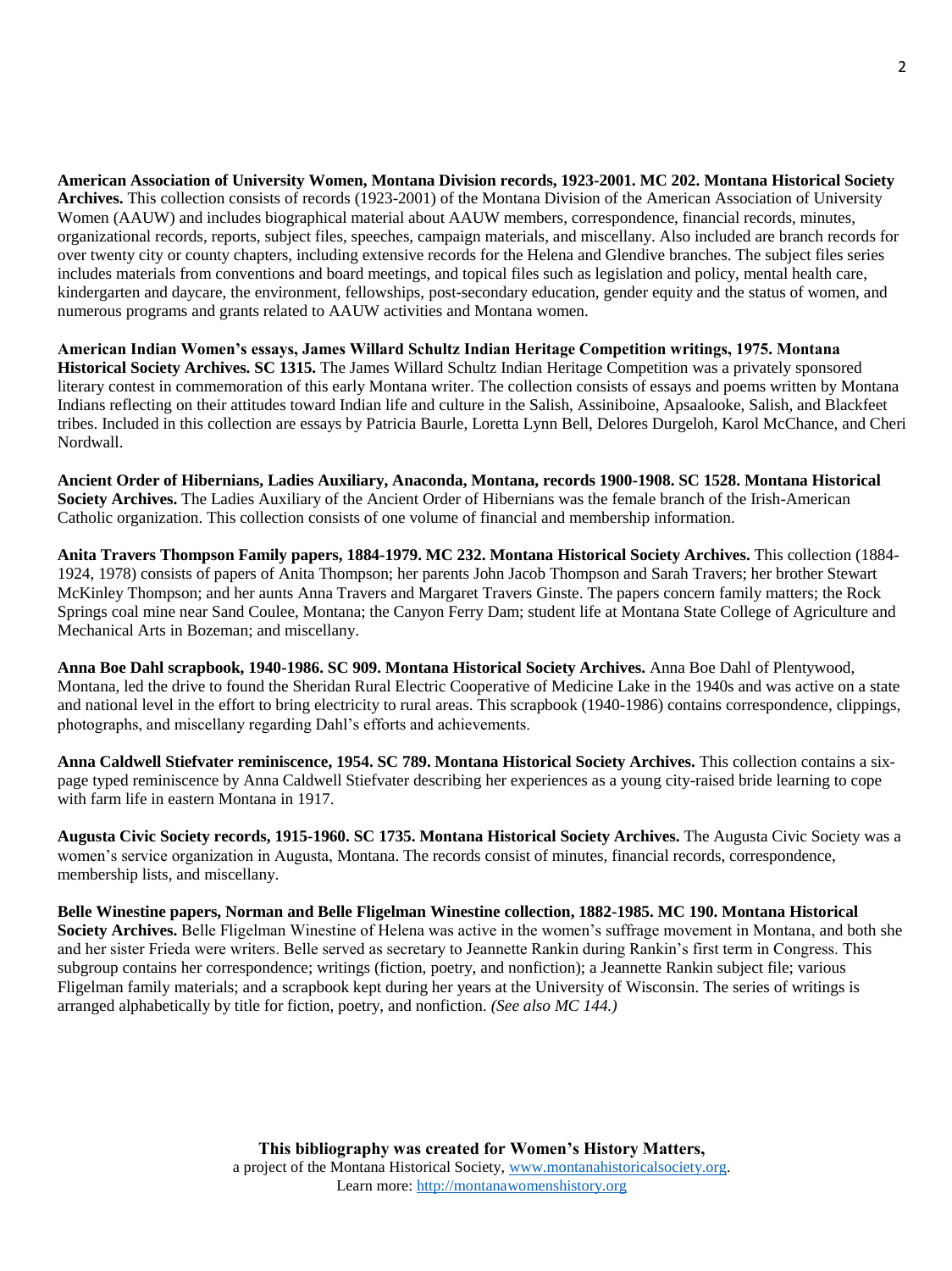**Bertha and Valentine Clydesdale papers, Clydesdale Family papers, 1909-1991**. **SC 2247. Montana Historical Society Archives.** Papers of the Clydesdale family consist of biographical material for Bertha S. and Thomas C. Clydesdale, including marriage and naturalization certificates; correspondence from Thomas C. Clydesdale during World War I; correspondence to Valentine Clydesdale from Cornelius F. Kelley; a reminiscence by Bertha and Valentine Clydesdale; the 1943-1946 Women's Army Auxiliary Corps records and memorabilia for Valentine Clydesdale; various family writings; and miscellany.

**Bertha Ballinger Aduddell interview, 1973-1974. SC 352. Montana Historical Society Archives.** Bertha Ballinger Aduddell was born in Minnesota in 1885, then moved to Montana where she homesteaded from 1907 until World War I. In this interview she describes her childhood; her homesteading experiences near Grant, Montana; and her married life, including the birth of her children under primitive conditions. The interview is a typed transcript of an oral history interview done as part of the American Association of University Women (AAUW) Historical Memoirs Project.

**Bertha Josephson Anderson reminiscence, 1940. SC 360. Montana Historical Society Archives.** Bertha Anderson, a native of Denmark, and her husband, Peter Anderson, emigrated to Sidney, Montana, in 1889 to establish a homestead. Her reminiscence details her life in Denmark; the trip to Montana; and life on the homestead until about 1930. [This copy (1940) has been edited by her daughter, Camilla Anderson, and consists of excerpts from the original reminiscence.]

**Bess Reed papers, 1901-1984. MC 336. Montana Historical Society Archives.** Bess Reed served in the Montana Assembly from 1951-1961 as a Republican legislator from Missoula. This large collection includes correspondence and subject files on many issues with which she was prominently involved, including the School Foundation Program for public education, water pollution control, extension of Social Security to public employees, and gender equity. There are also extensive files pertaining to Reed's involvement in local political organizations such as the Montana Federation of Business and Professional Women's Club, Montana Federation of Republican Women's Club, Parent-Teacher Organization, Missoula Chamber of Commerce, Montana Health Planning Council, Council on Aging, Montana Society for Crippled Children, Montana Story Project, Sojourners Club of Missoula, Soroptimist Club of Missoula, and United Way.

**Bess Stone reminiscence, 1951. SC 1475. Montana Historical Society Archives.** In her reminiscence, entitled "My Life," Bess Stone discusses being raised on a ranch near Bozeman, Montana; attending school in Butte; and teaching in rural schools at Ross Fork in Fergus County and at several schools in Silver Bow and Gallatin Counties, particularly the Emerson School in Butte, where she worked for forty years. Bess also worked in Yellowstone National Park during the summers.

**Bessie K. Monroe reminiscence, 1968. SC 1503. Montana Historical Society Archives.** Bessie Monroe was a Hamilton, Montana, resident and newspaperwoman. Her reminiscence (1968) discusses her childhood on the Kerlee family homestead in the Tincup area near Darby during the 1890s.

**Blanche Esther Hale Rasmussen reminiscence, undated. SC 2437. Montana Historical Society Archives.** Blanche Rasmussen (b. 1895) describes growing up in numerous states as her father's employment with the railroad required; her work as a telegrapher; her marriage; life in Harlowton, Montana; and the task of raising a large family.

**Carolina Weigand Bremer reminiscence, 1878-1964. SC 1672. Montana Historical Society Archives.** In this manuscript, compiled and edited from an oral interview, Carolina describes her family's trip to Montana Territory in l878; homesteading near Great Falls; her marriage to Henry Bremer in l903; and their move to Collins, Montana, in l913.

**Caroline Hanson McKay subgroup, Alexander McKay papers, 1857-1925. MC 112. Montana Historical Society Archives.** Caroline Hanson McKay lived in Virginia City in the late 19th and early 20th centuries. This subgroup consists of incoming correspondence regarding family issues and mining and real estate business; legal documents primarily related to family estates and land holdings; and calling cards.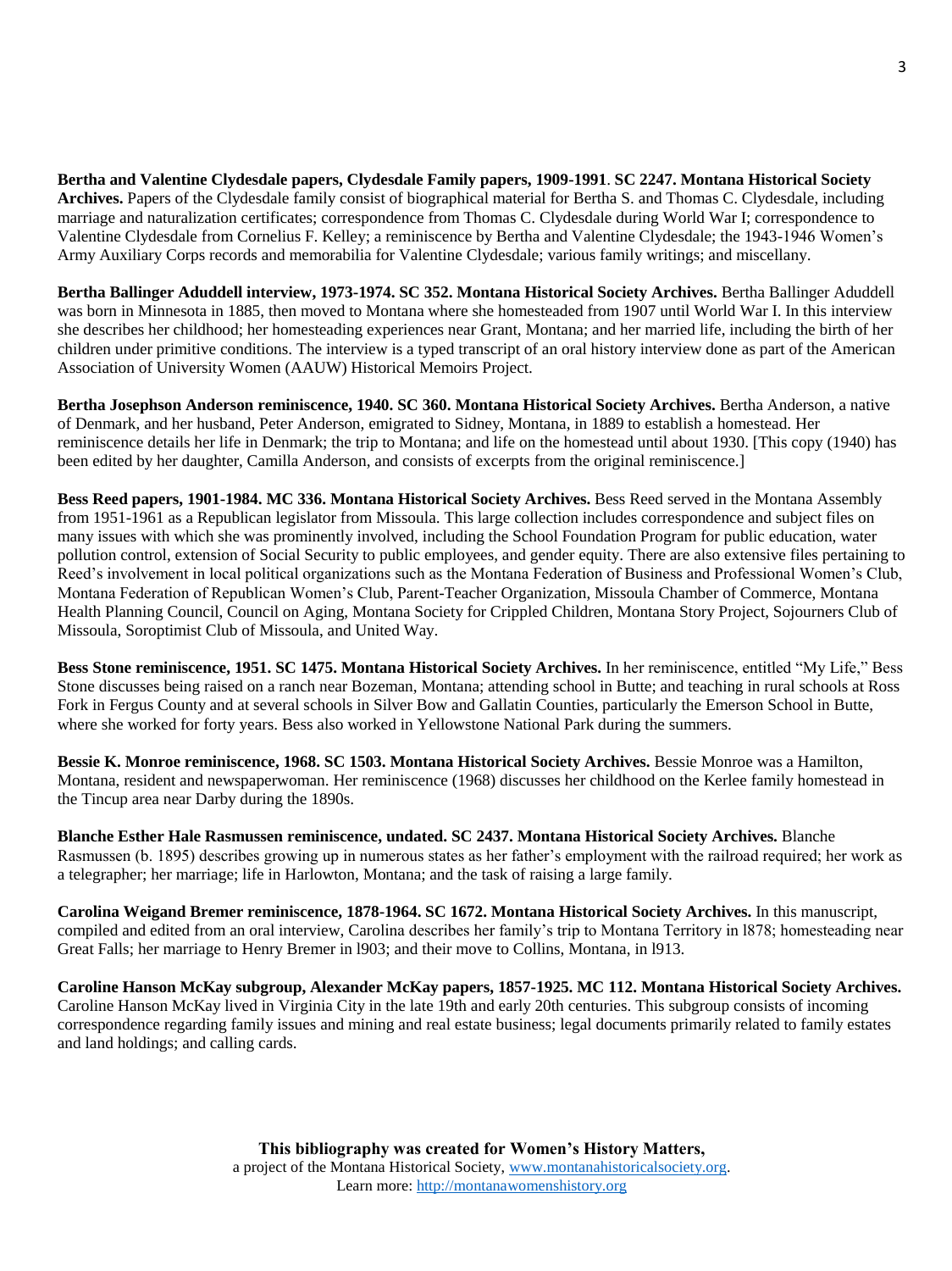**Caroline McGill Induction Ceremony records, 2003. SC 2445. Montana Historical Society Archives.** Dr. Caroline McGill was a physician in Butte during the early 20th century. The Caroline McGill Induction Ceremony records (March 6, 2003) include materials relating to induction of Dr. Caroline McGill into the Gallery of Outstanding Montanans on March 6, 2003, at the state capitol building in Helena. Included here are speeches, photographs, a timeline, and essays written and presented by family members, including niece Mary Johnson McWhorter and great-nephew Michael T. Johnson. There is also included "A Family view of Grandma and Grandpa McGill" by Mary Johnson McWhorter.

**Carrie Berg papers, 1915-1939. SC 2417. Montana Historical Society Archives.** Carrie Berg moved to Montana to homestead and became a teacher in Dawson County. In this reminiscence she discusses her family's life in Pennsylvania and Minnesota; her early married life; filing and proving up on a homestead in Dawson County, Montana, following her husband's death in 1915; and her teaching career in Montana through the early 1930s.

**Carrie J. Jones reminiscence, 1893-1920. SC 1330. Montana Historical Society Archives.** Carrie J. Jones was a pioneer Havre, Montana, resident. Her reminiscence, entitled "Reminiscence of Early Days in Havre" describes the town from 1893 to 1920.

**Catharine Calk McCarty papers 1920-1972. SC 2293. Montana Historical Society Archives.** Catharine Calk McCarty was a Glendive, Montana, area homesteader, Democratic legislator, and Home Service director for the Dawson County Red Cross. Papers consist of correspondence; property tax records; subject files concerning the American Legion Auxiliary, the Dawson County Veterans Advisory Board, and Glendive Leaseholds Inc.; speeches and writings concerning politics, history, and social service; and miscellany.

**Cecillia Gibson Small biography, [1962?]. SC 141. Montana Historical Society Archives.** Cecillia Gibson Small was a teacher in Cut Bank during the first half of the 20th century. This collection consists of a biographical manuscript entitled "Fifty Years of Friendship: A Tribute to Cecillia Gibson Small" by her longtime friend, Grace E. Doorenbos. The biography describes Cecillia's childhood, her training as a teacher, her move to Montana, and her many community activities in Cut Bank; and it covers the years 1908 to 1954.

**City Federation of Women's Organizations records, 1925-1977. SC 2568. Montana Historical Society Archives.** The records of the City Federation of Women's Organizations of Billings, Montana, consist of minutes, treasurers' reports, and summaries of minutes from various women's organizations such as the Billings League of Catholic Women, the Billings Woman's Club, Billings YWCA, Daughters of the Nile, Billings Mothers' Club, the Polytechnic Club, and the Billings chapter of the Woman's Christian Temperance Union.

**Clara Kennedy papers 1867-1908. SC 1664. Montana Historical Society Archives.** Clara Hart Kennedy was a Helena, Montana, resident. Papers (1867-1908) contain material concerning her first husband, Samuel S. Hart, assistant federal assessor for Montana Territory in 1870; and her second husband, George S. Kennedy, a mining superintendent for the Park City Mining Company. Included are correspondence; legal documents; and miscellany, including a certificate (April 14, 1908) verifying the election of H. H. Guthrie as Helena police judge.

**Community Council of Cascade County records, 1948-1968. SC 1989. Montana Historical Society Archives.** The Community Council of Cascade County developed out of the AAUW Child Study Group of Great Falls. It was organized to promote cooperation between various groups working for social change in Cascade County. Records consist of general correspondence, minutes and bylaws, constitutions, membership lists, reports, subject files, and miscellany. A large subject file contains material pertaining to the Council's committee on Indian affairs, Indian poverty, Hill 57 in Great Falls, the Rocky Boy Reservation, and Sister Providencia. Additionally, the collection contains material relating to the Montana Conference of Social Welfare, the Montana Society for Mental Health, the Montana Health Planning Committee, the Business and Professional Women's Club of Great Falls, and the Great Falls chapter of the American Association of University Women (AAUW).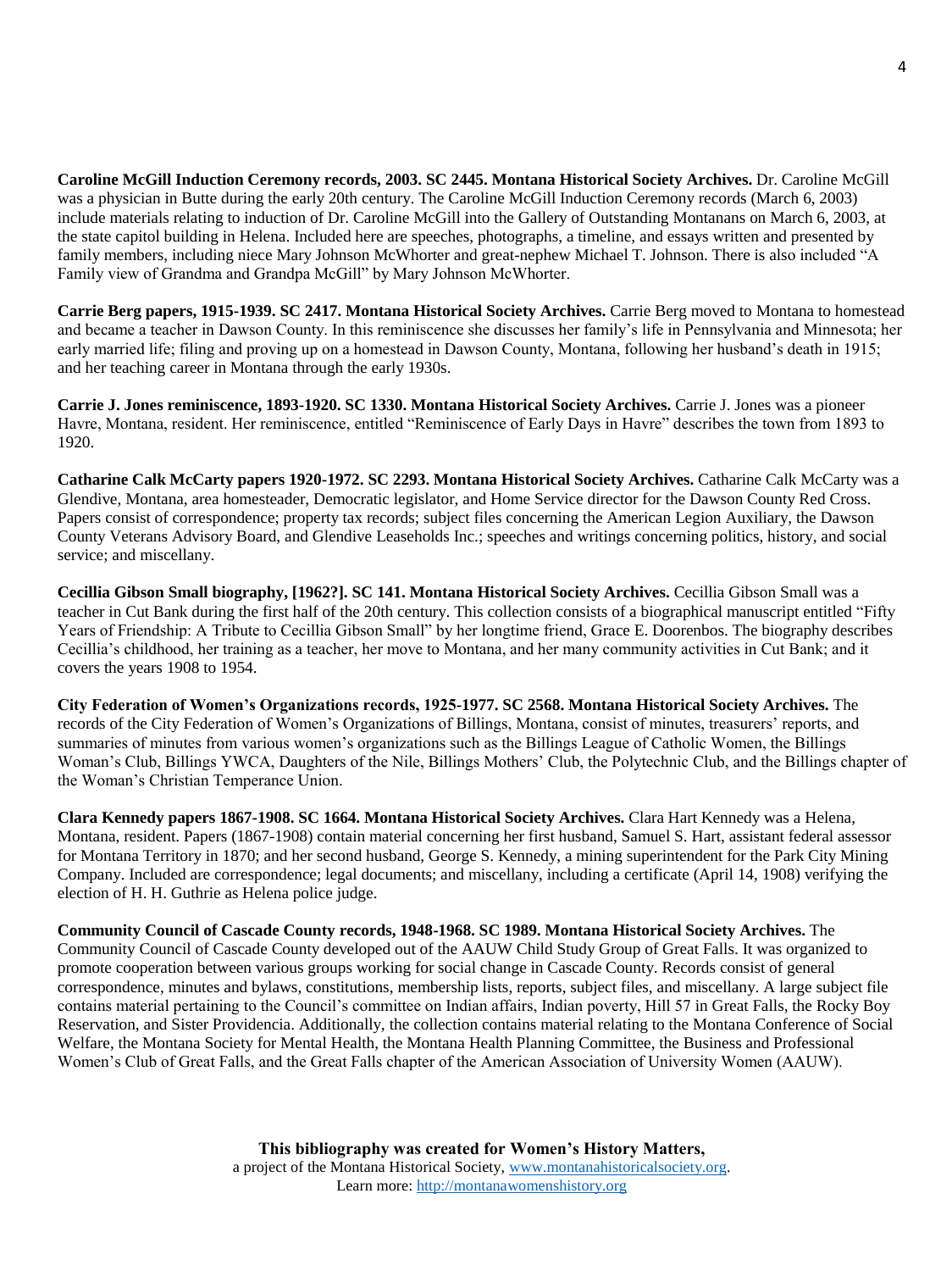**Congregation Emanu-el Ladies' Auxiliary records, Norman Winestine collection: Congregation Emanu-el and Fligelman's, 1883-1953. MC 144. Montana Historical Society Archives.** Within the larger Norman Winestine collection is a subgroup of the Ladies' Auxiliary of the Congregation Emanu-El. This subgroup includes the correspondence, financial records, organizational materials, reports, Ladies' Auxiliary records, and cemetery association records.

**Current Topic Club records, 1892-1999. SC 2271. Montana Historical Society Archives.** The Current Topic Club was a literary club created by Helena area women in 1892. These records consist of correspondence mostly relating to membership; memorials; financial records; various organizational records; a history entitled "Potpourri of the Current Topic Club, 1892- 1992"; and miscellaneous records such as yearbooks and place cards.

**Daisy Tuss Monkelin interview, 1969. SC 495. Montana Historical Society Archives.** Daisy Tuss Monkelin emigrated with her family to central Montana from Croatia in the early 20th century when she was a young child. In this typed transcription of an oral interview by Anna Zellick, Daisy Monkelin reminisces about her life in the Lewistown area, including the discrimination she felt as an immigrant child; about her father, Peter Tuss; and about Croatian holidays and celebrations.

**Daniel Webster Slayton and Lizzie Ellis Slayton papers, 1883-1934. MC 178. Montana Historical Society Archives.** D. W. Slayton was a Lavina area sheep rancher, merchant, and politician. The collection consists of diaries kept by D. W. (1884-1927) describing daily life; by his wife, Lizzie (1917-1918, 1928, 1930-1934), describing her daily activities, social life, and health; and by their sixteen-year-old son Daniel (1907) describing school in Helena and Bozeman, friends, activities, and summer work on the ranch. The collection also contains correspondence (1883-1918) among the three, primarily between D. W. and Lizzie before their marriage in l887.

**Delta Delta Delta. Helena Alumnae Chapter records, 1966-1973. Montana Historical Society Archives. SC 2342.** This collection consists of three scrapbooks kept by the Helena, Montana, chapter of the Delta Delta Delta Alumnae. Scrapbooks include newspaper clippings, photographs of members and events, convention programs, and miscellany.

**Dolly Smith Cusker Akers papers, 1927-1985. A9:1-5. Montana Historical Society Archives.** Dolly Akers, an Assiniboine Indian, was a resident of Wolf Point and Helena, the first American Indian woman to be a state legislator in the 1930s, chairwoman of the Fort Peck Tribal Council, and a member of the Inter-Tribal Policy Board. This collection contains personal files; correspondence; tribal council materials, including minutes; subject files; clippings; photographs; and a scrapbook.

**Edith Moore letters, Moore Family papers, 1862-1965. SC 2161. Montana Historical Society Archives.** Edith Moore was the daughter of an early Montana miner and rancher. The Moore family ranched near Helmville in the early 1900s, and Edith's letters in this collection describe ranching life in the 1930s.

**Elizabeth Ann "Rose" Morrow Rust reminiscence, 1885-1909. SC 1415. Montana Historical Society Archives.** This reminiscence (undated) by Elizabeth "Rose" Rust, daughter of William Morrow, describes her life in Basin and Butte, Montana, from 1885 to 1909. [Compiled by her daughter Harriette Dommes.]

**Elizabeth Harrison subgroup, Harriet Miller and Elizabeth Harrison papers**, **1909-2006; 1959-1968. MC 371. Montana Historical Society Archives.** This subgroup includes materials from the years Elizabeth Harrison worked for the Montana Highway Commission. The Elizabeth Harrison subgroup contains two letters, printed material relating to her academic career, and miscellaneous materials.

**Elizabeth Lochrie papers, 1890-1997. MC 291; A9:2-2. Montana Historical Society Archives.** Elizabeth Lochrie was a western artist who grew up near Deer Lodge and later lived in Butte. In addition to painting portraits of American Indians in and near Glacier National Park (particularly the Blackfeet), Lochrie created children's murals for the hospital at Galen; presented speeches on Montana and American Indians to service and women's groups; and wrote about American Indians. The collection contains her subject files, personal correspondence, clippings, and memorabilia.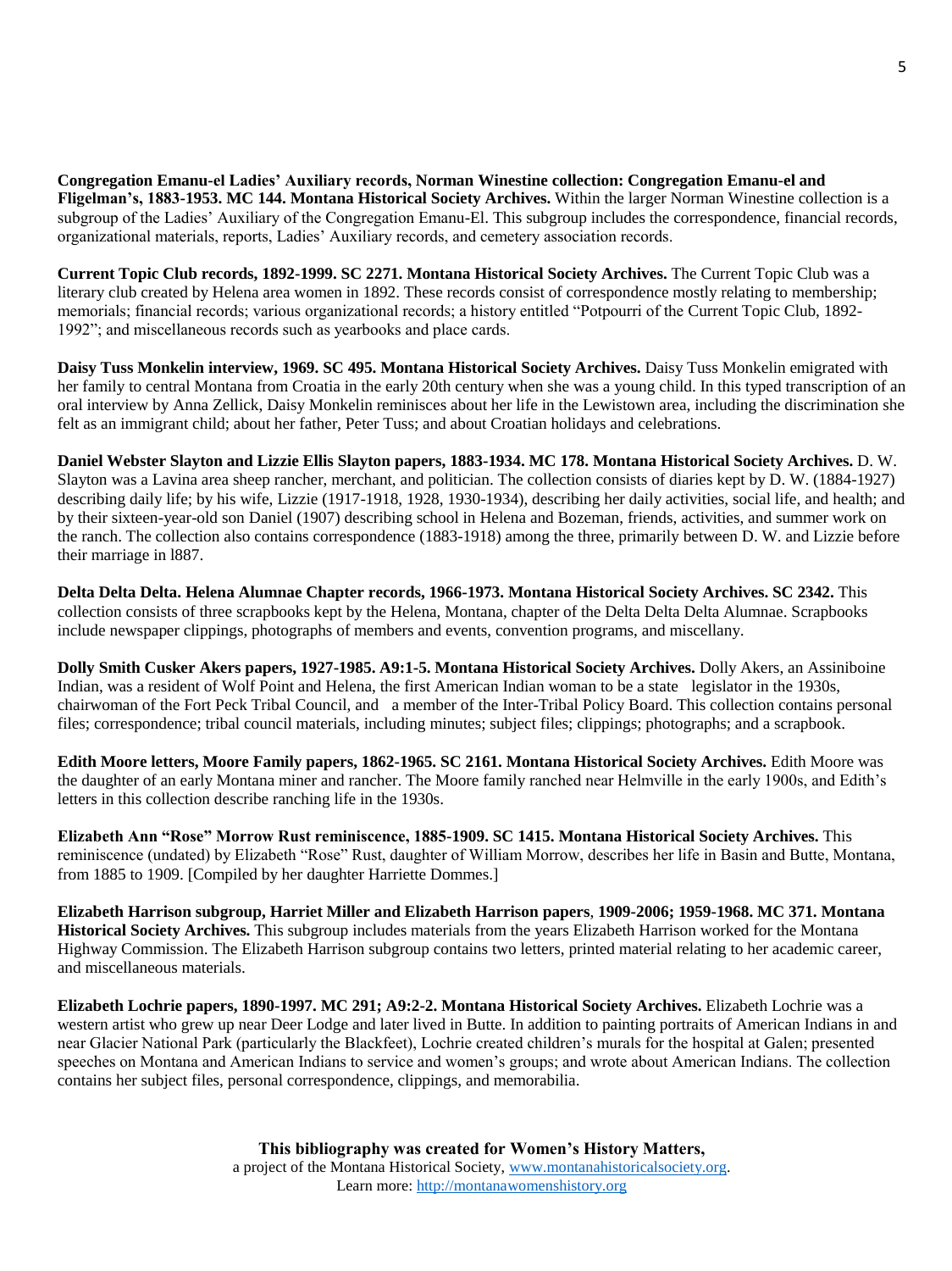**Elizabeth Ruth Tyler reminiscence, 1954. SC 873. Montana Historical Society Archives.** Elizabeth Ruth Tyler was a homesteader near Glendive during the homestead boom in the early 20th century. This collection consists of a carbon copy of a two-page typed reminiscence in which she relates some anecdotes of her early years in Montana.

**Ella Green Gifford letters, 1916. SC 2214. Montana Historical Society Archives.** Ella Green Gifford was a Butte, Montana, resident. This collection consists of three letters she wrote to her son Bennie Green in Virginia City, and one letter she received from another son, Al Green, in Wilder, Montana. The letters discuss day-to-day concerns and the hardships her son experienced on a small ranch in Wilder.

**Emma A. Ingalls papers, 1919-1938. SC 1940. Montana Historical Society Archives.** Emma A. Ingalls was one of Montana's first two women elected to the state legislature, along with Margaret Hathaway, and served two terms, beginning in 1917. In 1889 she co-founded the *Interlake,* which became Kalispell's daily newspaper, with her husband, Clayton Ingalls. Additionally, she managed the family ranch and alfalfa operation. In a special legislative session in 1920, Ms. Ingalls introduced the bill to ratify the Woman's Suffrage Amendment to the U. S. Constitution. Her collection includes general correspondence; subject files on child welfare, women's issues, and the Republican Party and candidates; notes on government and politics; and brochures on prohibition, the Anti-Saloon League in Montana, the potato rebellion, and immigration; and clippings on political topics.

**Esther Combes Vance papers, 1904-1977. MC 153. Montana Historical Society Archives.** Esther Combes Vance was a pioneer woman airplane pilot and member of the Ninety Nines, an organization of women pilots. The papers include personal correspondence, diaries, miscellaneous printed material about the Ninety Nines, and scrapbooks about her flying career. Papers regarding the career of her husband, Earl Vance, a civilian and military pilot, are also included in this collection.

**Esther Lodge No. 31 (Jewish Ladies' Aid Society) subgroup, Congregation Beth Aaron records, 1915-1994. Montana Historical Society Archives. MC 369.** The Billings B'nai B'rith Women No. 31, Esther Lodge No. 31, was a Jewish Ladies' Aid Society in Billings. This subgroup consists of over seventy years of records of the group, including minor correspondence, financial and organizational records, membership records, minutes from meetings, and printed material such as the B'nai B'rith Women Grand District Lodge No. 4 convention proceedings from1932-1946.

**Etta Smalley Bangs reminiscence, 1910-1954. SC 116. Montana Historical Society Archives.** Etta Smalley was a homesteader and schoolteacher at a one-room schoolhouse at Inverness, Montana. The reminiscence discusses her experiences as a single woman homesteader in Montana's "Hi-Line" area between 1910 and 1914. In June 1914 she married William Bangs, and they continued farming at the homestead until moving to Havre in 1954.

**Evelena O. Marsh O'Neal reminiscences, 1955. SC 169. Montana Historical Society Archives.** Evelena O'Neal's reminiscences (1955) describe her steamboat journey to Montana Territory in 1883; and her life at Fort Carroll, Rocky Point, Big Sandy, and Chinook.

**Evelyn J. Cameron and Ewen S. Cameron papers, 1893-1929. MC 226. Montana Historical Society Archives.** Evelyn J. Cameron was a pioneer photographer and rancher in eastern Montana. Her husband, Ewen S. Cameron, raised polo ponies and studied and wrote about wildlife, particularly birds, of eastern Montana. The collection consists of thirty-five diaries kept by Evelyn documenting daily life on the ranch; her journal of notes, poems, and clippings; Evelyn's letters to and from family members; postcards and greeting cards; a scrapbook on wildlife; various articles and manuscripts written by Ewen; and homestead papers.

**First Presbyterian Church records, 1881-1923. SC 97. Montana Historical Society Archives.** The First Presbyterian Church of Helena, Montana, was founded August 1, 1869, and formally organized June 15, 1872, by Rev. Sheldon Jackson. The records in this collection consist primarily of late 19th- and early 20th-century records and reports from several of the church's organizations, including the Building Committee and dedication program, the Ladies Aid Society, the Sunday School, the Woman's Missionary Society, and the Young Peoples' Society of Christian Endeavor. Also included are various church-related publications.

> **This bibliography was created for Women's History Matters,** a project of the Montana Historical Society, [www.montanahistoricalsociety.org.](www.montanahistoricalsociety.org) Learn more: [http://montanawomenshistory.org](http://montanawomenshistory.org/)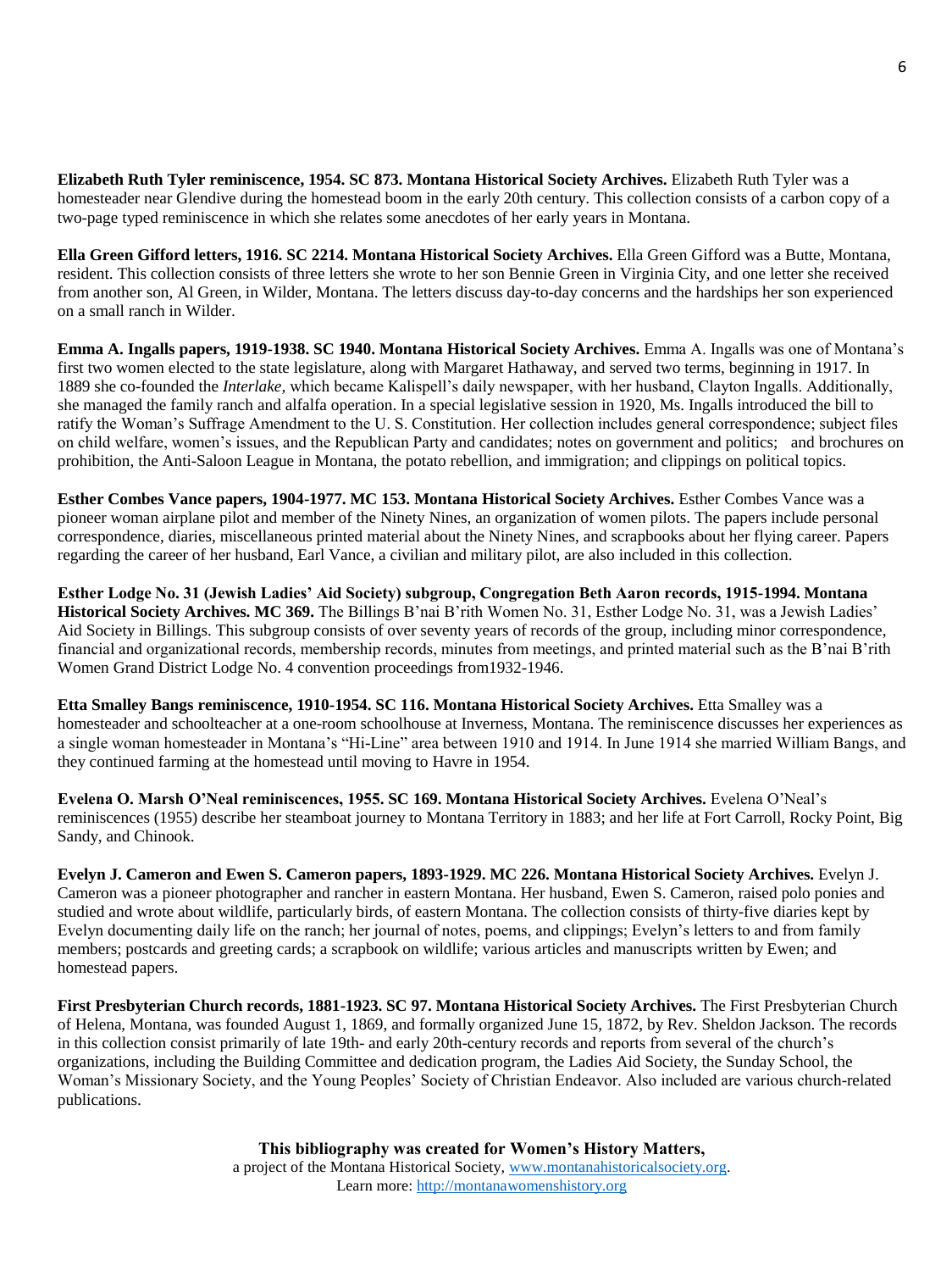**Flora McKay McNulty papers, 1872-1938. MC 261. Montana Historical Society Archives.** Flora McKay McNulty lived in Virginia City and was active in several clubs and organizations. This collection consists of correspondence relating to family events, mining, and real estate; financial records; legal documents; school notes and records from Virginia City grade school through Chicago Women's Medical College; and subject files on prohibition and social organizations. Subject files include the records of several clubs and societies to which Flora McNulty belonged, including the Union Circle of King's Daughters, the Ladies of the Maccabees, and the Ladies' Reading Club and Literary Society of Virginia City.

**Florence Kerr Facey letter, 1923. SC 1771. Montana Historical Society Archives.** Florence Facey was a legislator from Malta. The letter is from Ms. Facey to her mother, Mrs. John J. Kerr, and describes Facey's experiences as a first-term Republican representative and her appointment as the first woman on the House Committee on Revenue and Taxation.

**Florence E. Middleton reminiscence, 1939. SC 2402. Montana Historical Society Archives.** Florence Middleton's reminiscence, entitled "Sing a Song of Indians," recounts her experiences as a teacher for the Indian Service between 1916 and 1946. She taught at reservation schools in Montana, Minnesota, Oregon, Nevada, and California. In Montana, she taught at Rocky Boy and Lame Deer.

**Florence Magill Armitage diary, 1909. SC 1411. Montana Historical Society Archives.** Florence Magill Armitage was a teacher in Cameron, Montana. This diary, kept by Florence Magill Armitage in 1909, relates her experiences as a single woman living in Cameron.

**Fortnightly Club records, 1890-2005. MC 203. Montana Historical Society Archives.** The Fortnightly Club was founded by Mrs. Frances W. Wickes to study English literature. It was the first organization in Montana to function as a literary circle. The collection (1890-2005) consists of incoming correspondence, financial records, minutes, organizational records, miscellany, attendance records, outlines of study, programs, histories of the club, a scrapbook, and clippings.

**Frances C. Elge papers, 1921-1991. A1:4-2. Montana Historical Society Archives.** Frances Elge was the first woman in Montana to become a county attorney. This collection consists of broadsides, certificates, correspondence, diplomas, memorabilia, subject files, yearbooks, newspapers clippings, and photographs. These papers document her career as a lawyer and a judge, as well as her interests in various women's issues, including the Equal Rights Amendment (ERA), the Women's Lobbyist Fund, the International Women's Year, and Jeannette Rankin.

**Frances Holly Poor papers, 1916-1927. SC 2037. Montana Historical Society Archives.** This collection consists of a daybook and a diary kept by Francis Holly Poor while she attended Butte High School, and the State University of Montana in Missoula (now University of Montana). She earned a bachelor's degree in English with an endorsement to teach. Also included are commencement programs; teacher's examination questions from 1922; and miscellany such as pamphlets, postcards, and clippings.

**Frances Pryde Lenahan diary, 1945-1946. SC 2153. Montana Historical Society Archives.** Frances Pryde Lenahan was a WAVE in the Navy during World War II. This collection consists of a typescript copy of a diary that she kept during her year and a half in the service. The diary describes her experiences traveling from Missoula to the east coast, and her work in communications while stationed in New York, Washington, DC, and Seattle.

**Freda Augusta Beazley papers, 1960-1975. MC 187. Montana Historical Society Archives.** Freda Beazley was a member of the Assiniboine Tribe of the Fort Peck Reservation, Montana. She served as vice-president of the National Congress of American Indians, president of the Affiliated Tribes of the Northwest, and rural area coordinator for the Montana State Office of Economic Opportunity. This collection of her papers includes correspondence; desk diaries; clippings; and publications and subject files on topics such as the Affiliated Tribes of Northwest Indians, Knowles Dam, and Helena Association of the National Congress of American Indians.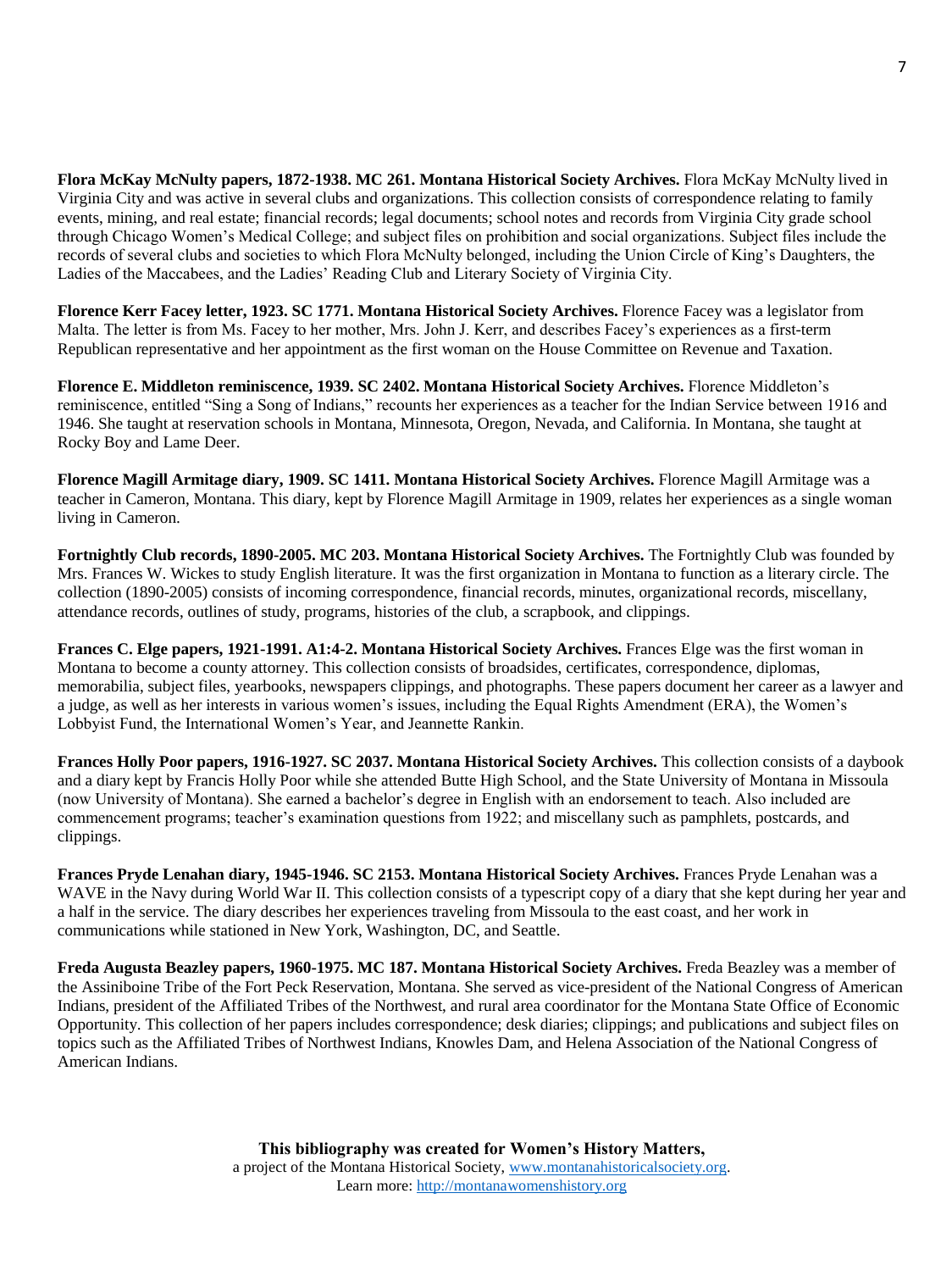**Glacier Region International Toastmistress Clubs records 1959-1980. Montana Historical Society Archives. SC 2540.** Toastmistress Clubs were first created in 1938 to develop and promote women's public speaking skills and engage them in informed and unprejudiced discussion on all sorts of topics. This collection consists of two scrapbooks (1959-1980) containing the correspondence, conference schedules, newspaper clippings, and photographs relating to Toastmistress Clubs in Montana. Local clubs mentioned are Butte, Bozeman, Deer Lodge, Helena, Kalispell, Livingston, Mineral County, Missoula, Shelby, and Whitefish. Montana became part of the Glacier Region in the 1960s, which included Alberta and Saskatchewan.

**Grace Marron Gilmore papers, 1884-1943. SC 319. Montana Historical Society Archives.** Grace Virginia Bendon Marron Gilmore was a prolific writer and has been called "Glendive's first resident historian." She married a cattle rancher in eastern Montana, and later in life became the wife of a retired sheep rancher. In addition to writing, Ms. Gilmore served in France with the National Catholic War Council during World War I. The collection contains letters and correspondence; a diary kept by an unidentified person; deeds and a contract; the marriage certificate for Grace Bendon and Edward Marron; second husband James W. Gilmore's will; miscellaneous papers; and speeches and writings of Grace Marron Gilmore, including "The Home Library," "The Prairie Fire," and "Prominent Women of Today," which were published in the *Independent Voice of Eastern Montana,* a progressive weekly publication that later became the *Glendive Independent*.

**Grace Stoddard Mason letters, 1913-1914. SC 1699. Montana Historical Society Archives.** Grace Stoddard Mason enjoyed needlework and dress-making. This collection consists of twenty-four detailed letters from Grace Mason to her family in Kalamazoo, Michigan, describing her life in Culbertson. Topics include the weather, sewing projects, horseback and automobile rides, church aid society luncheons, drunken neighbors, and other tidbits of daily life.

**Grace Vance Erickson papers, 1863-1958. MC 286. Montana Historical Society Archives.** Grace Vance Erickson was an amateur historian and the wife of Montana governor John Edward Erickson. This collection consists of biographical information; correspondence; diaries; press releases; speeches; subject files on her historic research; miscellany; scrapbooks, including one on the Community Council of Kalispell and the Women's Committee of the Council of National Defense; and clippings. The collection also includes information on A. M. Vance, Grace Vance Erickson's father.

**Grand Army of the Republic, Montana Department records, 1881-1941. Montana Historical Society Archives. MC 205.** This collection consists of records of the Montana Department of the Grand Army of the Republic (GAR) and of the Woman's Relief Corps. Records include correspondence, financial records, organizational materials, rosters, minutes, and miscellany for locals in Anaconda, Butte, Boulder Valley, Columbia Falls, Deer Lodge, Fort Custer, Great Falls, Hamilton, Helena, and Missoula.

**Hamilton Woman's Club records, 1913-1989. MC 212. Montana Historical Society Archives.** The Hamilton Woman's Club started in 1911 as the Mothers' Club in Hamilton. The club's name was changed to the Hamilton Woman's Club in 1913, and in 1914 it became a member of the Montana Federation of Women's Clubs. The club is a civic organization that has been involved in numerous public, educational, and civic improvements, including the establishment of the Carnegie Library in Hamilton and the development of a county health council. Records include correspondence; financial records, budgets, and reports; minutes; organizational records; membership lists; and miscellany.

**Harriet Miller subgroup, Harriet Miller and Elizabeth Harrison papers, 1909-2006; 1959-1968. Montana Historical Society Archives. MC 371.** Harriet Miller was Montana's Superintendent of Public Instruction for three terms, from 1956 to 1968, and mayor of Santa Barbara, California, from 1995 to 2001. The collection primarily consists of bound copies of various speeches Ms. Miller made during her tenure as superintendent; letters, printed material, school notes, and records for her mother (Vera Crome Miller); and numerous clippings (1961-2007). A subgroup contains documents relating to her companion of over forty years, Elizabeth Neill Harrison. (See separate entry for this subgroup.)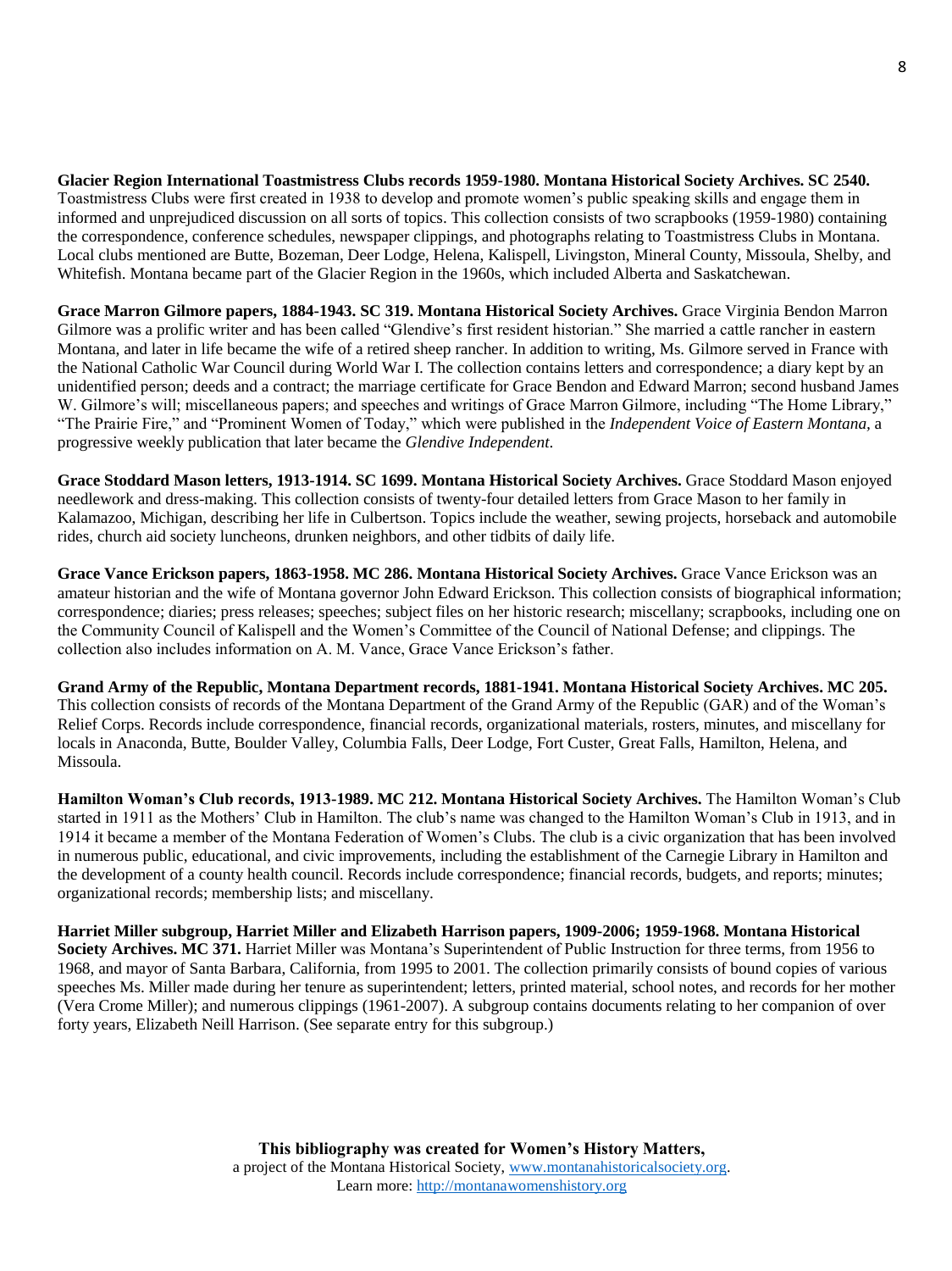**Harriet Shober Nolan subgroup, Cornelius B. Nolan papers, 1887-1932. MC 82. Montana Historical Society Archives.** The subgroup for Harriet Shober Nolan consists primarily of correspondence and reports concerning her work for the American Red Cross during World War I.

**Harrison Woman's Club records, 1908-1970. MC 342. Montana Historical Society Archives.** The Harrison Woman's Club was a local chapter of the Montana Federation of Women's Clubs. Its predecessor, the Mystic Circle and Daughters of Leisure (1908-1910) was a ladies' social club, which grew into the Harrison Woman's Club. In turn, the Harrison Woman's Club formed the Home Demonstration Club in the 1950s. This collection includes correspondence, meeting minutes, records, scrapbooks, club constitutions, clippings, and miscellany from each of these sister clubs.

**Helen Fitzgerald Sanders collection, 1886-1955, SC 223. Montana Historical Society Archives.** Helen Sanders was a Helena and Butte, Montana, author and historian. This collection (1886-1955) consists of research materials, including John X. Biedler's draft of his reminiscence, compiled by her during the writing of "John X. Biedler: Vigilante," by her and William Bertsche Jr.

**Helen P. Clarke papers, 1872-1934. SC 1153. Montana Historical Society Archives.** Helen Piotopawaka Clarke was Lewis and Clark County Superintendent of Schools and a teacher for the Bureau of Indian Affairs. She was active in trying to improve the lives of Indians on the Blackfeet Indian Reservation. This collection (1872-1934) consists of biographical materials, an application for enrollment in the Blackfeet Tribe, and general correspondence.

**Helena Business and Professional Women's Club records, 1947-1977. MC 297. Montana Historical Society Archives.** The Helena Business and Professional Women's Club was formed in 1931 as a local club within District II of the Montana Federation of Business and Professional Women's Club. This collection consists of financial records, organizational records, and miscellaneous records such as scrapbooks and yearbooks.

**Helena Business Women's Suffrage Club minutes, 1896-1903. SC 976. Montana Historical Society Archives.** The Helena Business Women's Suffrage Club was a professional organization of local businesswomen promoting suffrage for women. The collection contains a minute book for the Helena Business Women's Suffrage Club. The first entry is for the organization's first meeting, held on June 13, 1896, and the final entry is for a meeting held on September 22, 1903.

**Helena Woman's Center records, 1975-1983. MC 246. Montana Historical Society Archives.** The Helena Woman's Center of Helena, Montana, was a women's support organization founded in 1975 to offer aid to victims of violence against women. Records include subject files, correspondence, case files, financial records, legal documents, minutes, and organizational materials. Subject files concern such topics as the Battered Women Task Force, displaced homemakers, gay and lesbian rights, the Montana Coalition to Stop Violence Against Women, the Montana Pro-choice Coalition, the Rape Awareness Program, the Women's Support Line, sexual harassment, and the Women's History Mural.

**Helena Woman's Club records, 1896-1995. MC 303. Montana Historical Society Archives.** The Helena Woman's Club was a local chapter of the Montana Federated Women's Club. Records include the club's financial records, articles of incorporation, minutes of board meetings of its various departments, and yearbooks.

**Hester Ferguson Henshall journal, [August 1903 or 1904]. SC 1821. Montana Historical Society Archives.** Hester Ferguson Henshall was a Bozeman, Montana, resident and local naturalist. Small Collection 1821 contains a hardbound, typed journal from 1904, entitled "Trip Through Yellowstone National Park." The journal is illustrated with photographs, the author's watercolors and drawings of Yellowstone flora and fauna, and clippings.

**Hilda Cunningham papers, 1949-1981. A6:1-1. Montana Historical Society Archives.** Hilda Cunningham was a weaver and an active member of the Weaver's Guild in Montana. The collection documents her experience as a weaver and includes newsletters, correspondence, printed material, weaving samples, patterns, and clippings.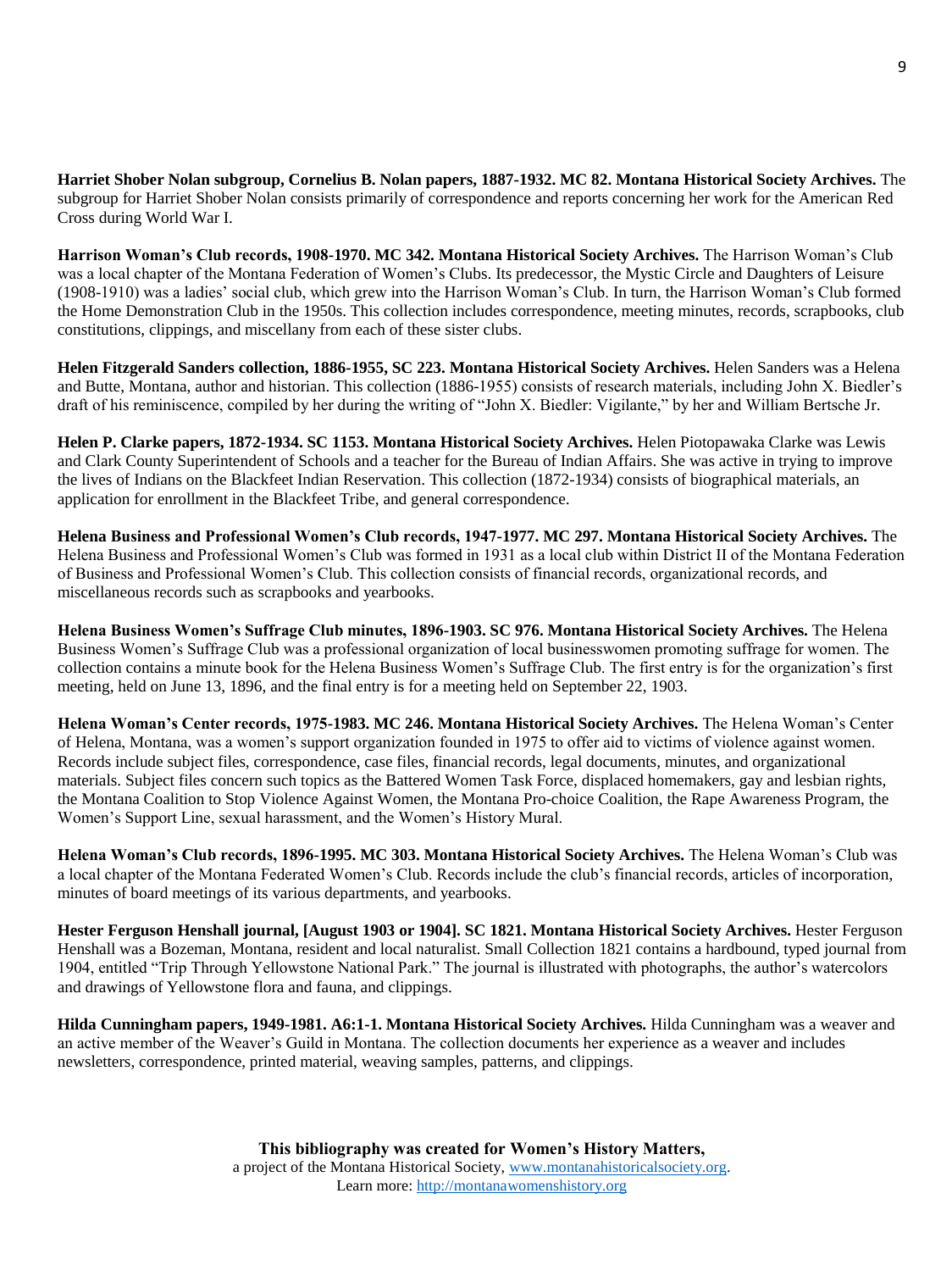**Hilda Nelson Yarlett papers, 1900-1948. SC 1954. Montana Historical Society Archives.** Hilda Yarlett's parents, Lars and Anna Neilson (surname changed to Nelson) emigrated from Denmark to Deer Lodge, Montana, in 1893. Hilda Yarlett taught in various Montana schools prior to settling in Libby, Montana, where she taught until her death in 1955. This collection consists of papers of Lars and Hilda Nelson, and Lewis Yarlett. Lars Nelson's papers consist of his naturalization documents. Hilda Nelson's papers include a school grade report, teaching certificates, diplomas, and correspondence concerning a teaching position. Lewis Yarlett's papers include a discharge from the army and biographies of Froeda and Hilda Nelson.

**Hilma Hanson Kimball and Mary Kimball subgroups, Albert B. Kimball family papers, 1864-1957. MC 188. Montana Historical Society Archives.** This collection consists of papers of three generations of the Kimball and Hanson Families and is arranged into six subgroups. The Albert and Hilma Hanson Kimball subgroup includes correspondence, diaries, and miscellany such as school records and scrapbooks. The Mary Kimball subgroup includes correspondence, speeches and writings, high school and college scrapbooks, and clippings about her career and theatrical avocation.

**Idora Z. Smith Guthrie diaries, 1871-1937. MC 201. Montana Historical Society Archives.** A teacher in Helena, Montana, Idora Smith kept diaries describing her daily life, family, activities, teaching career, mining and homesteading experiences, and sales career. Also included in this collection are two unidentified diaries (1871-1872) and miscellaneous clippings.

**Irene Waugh Gray reminiscence, 1905-1920. SC 758. Montana Historical Society Archives.** In her reminiscence Irene Gray (1895-1998) discusses her life in Hamilton, Montana, from ca. 1905 to 1920, including the family's operation of a large apple orchard.

**Irma Brown Reeder papers, 1927-1963. MC 102. Montana Historical Society Archives.** Irma Reeder was a Big Sandy, Montana, schoolteacher. She later moved to Livingston where she owned and operated a motel. This collection consists of thirteen of her diaries (1927-1963). Also included are a diary (1930-1932) kept by S. Eugene Reeder while in Russia as a tractor expert; and letters, cards, programs, and clippings.

**Jeanne Ironside papers, 1923-1939. SC 344. Montana Historical Society Archives.** Jeanne Ironside was the half-sister of Nancy Cooper Russell (Charles M. Russell's wife) and once trekked alone from Valdez, Alaska, to Fairbanks. Her papers include correspondence; her last will and testament; various clippings and writings concerning Charlie Russell; a scrapbook; a description of the Montana state capitol building; a journal of a trip to Hawai'i; and an essay, "Marchons! Chronicle of a Girl who Mushed Alone over Richardson Trail, Alaska."

**Jeannette Rankin papers, 1916-1919. MC 147. Montana Historical Society Archives.** Jeannette Rankin (1880-1973) was the first woman elected to the U.S. Congress. Rankin was a pacifist, suffragist, prohibitionist, and social activist. As congresswoman she voted against declaration of war in 1917 and again in 1941. The collection (1916-1919, and 1941) consists primarily of correspondence from her Montana constituents and subject files on issues important to her.

**Jeannette Rankin (et al.) letters, Rankin Family subgroup, Wellington D. Rankin papers, 1904-1969. MC 288. Montana Historical Society Archives.** This subgroup contains letters between family members Mary Rankin Bragg, Louise Replogle Rankin Galt, Grace Rankin Kinney, Edna Rankin McKinnon, and Jeannette Rankin. In addition, Jeannette Rankin's papers include printed material she collected on various political and social topics such as the plight of Jews in Europe, women's suffrage, the trade union movement, and women in industry. There are also a number of speeches, subject files on her 1940 Congressional campaign, and clippings.

**Lacy Family papers 1878-1958, SC 2139**. **Montana Historical Society Archives.** The Lacy family had a ranch in the Moiese Valley, Montana. This collection consists of photocopies of two reminiscences: "My Eighty Years" (1958) by Earnest E. Lacy, and "Lou's Story" (undated) concerning Earnest's wife, Lula Asa Murphy Armstrong Lacy, written by Ruth Lacy Moore and Robert R. Lacy. Their reminiscences describe growing up in Missouri and Indiana, and life on the ranch in Moiese Valley. [RESTRICTION: no commercial use of collection before 2020; no copying of "Lou's Story" for use outside of MHS without author's consent].

> **This bibliography was created for Women's History Matters,** a project of the Montana Historical Society, [www.montanahistoricalsociety.org.](www.montanahistoricalsociety.org) Learn more: [http://montanawomenshistory.org](http://montanawomenshistory.org/)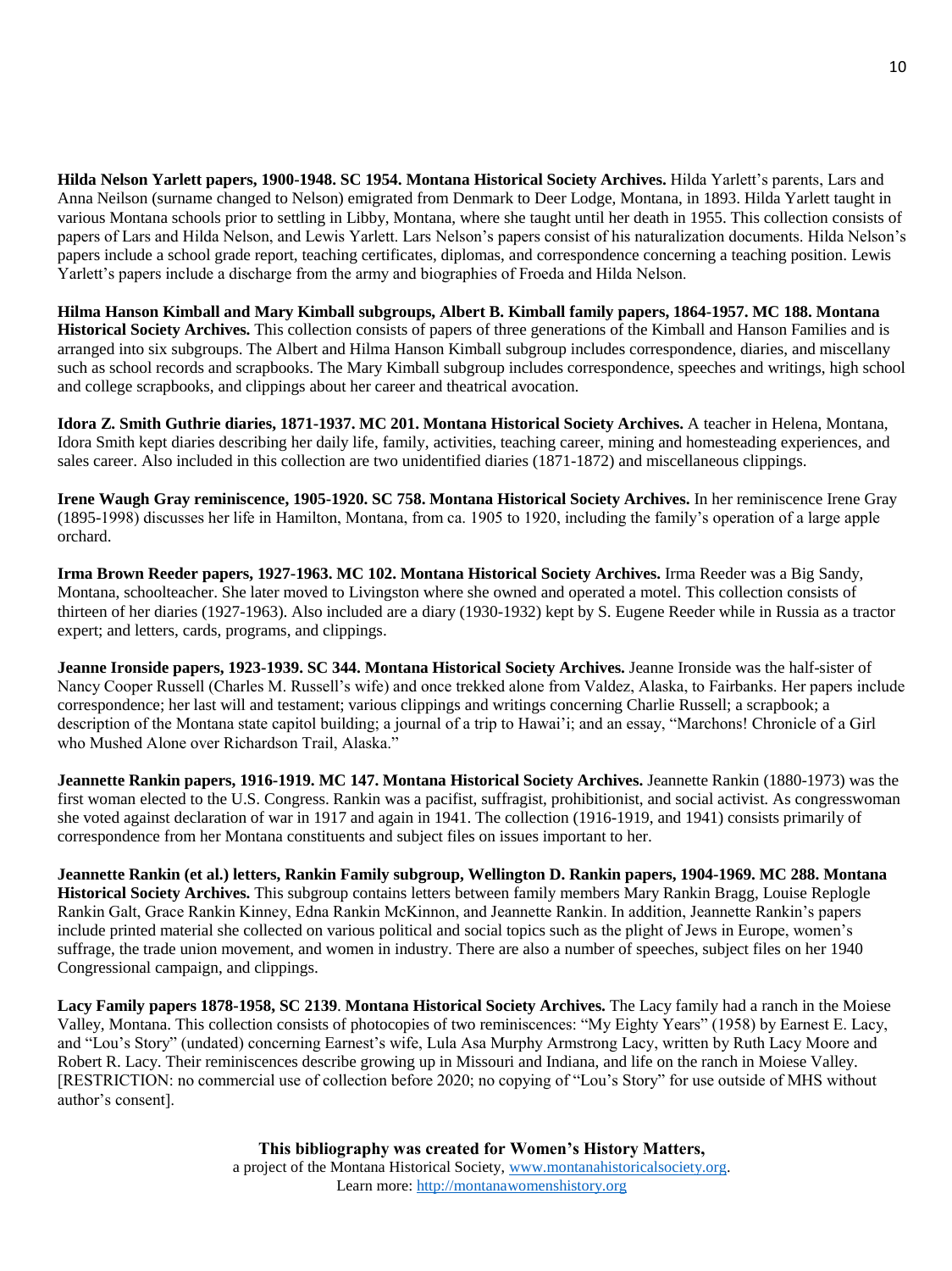**Laura Brown Zook reminiscences, undated. SC 292. Montana Historical Society Archives.** Laura Zook was an early Montana schoolteacher and librarian. These reminiscences were prepared as term papers in 1953 by Janice Kampschror and in 1964 by Cheryl Dee Lewis for Merrill Burlingame's Montana history class at Montana State College. In them, Laura Zook reminisces about her life in the infant community of Miles City at the turn of the century, her early education, and various notable events in the area.

**League of Women Voters of Montana records, 1921-1989. MC 180. Montana Historical Society Archives.** The League of Women Voters is a nonpartisan political organization. Records of the Montana branch include general correspondence arranged by president, financial records, minutes, organizational materials, reports to the national office, subject files, miscellany, and clippings. There are also records for local branches of the League around the state.

**Lillian E. H. Culver papers, 1890-1931. SC 334. Montana Historical Society Archives.** Lillian Culver was a Centennial Valley, Montana, farm wife. This collection includes correspondence, financial records, and miscellany. A subgroup contains some incoming letters and financial records for her husband, William N. Culver.

**Lilly B. Stearns papers, 1913-1914. SC 2000. Montana Historical Society Archives.** Lilly Stearns homesteaded near Glasgow, Montana. These papers consist of her correspondence with the U.S. General Land Office concerning her application for a homestead under the Enlarged Homestead Act, including a letter describing the work she had done, the problems she encountered, the plight of her children, and the lack of support from her husband.

**Lucile Speer writing, 1971-1972. SC 1569. Montana Historical Society Archives.** Lucile Speer was a Missoula, Montana, librarian and delegate to the 1972 Montana Constitutional Convention. This collection consists of an edited draft of "We, the People...," an introduction to the Montana Constitutional Convention, and a citizen's guide to the convention.

**Lucy Ann Nichols papers, 1912-1915. SC 137. Montana Historical Society Archives.** Lucy Nichols and her husband homesteaded in Mildred, a small community in southeastern Montana. Papers consist of eight letters to her children in Waupaca, Wisconsin, describing her life on the homestead.

**Lulu Benjamin letters, 1915-1921. SC 12. Montana Historical Society Archives.** Lulu Benjamin and her infant son journeyed to Montana sometime during the mid-1890s and assumed a homestead near Alzada in the extreme southeastern portion of the state. Although faced with hardship and destitution she made a home there not only for herself and her son, but also for several homeless girls. Included in this collection are outgoing correspondence written to Mary Esther Vilas Hanks and her mother in Madison, Wisconsin, and four photographs. Most of the letters describe at length the living conditions on the prairie in the early 20th century, and the personal and financial problems encountered while acting as a single foster-mother for a succession of orphan girls while at the same time tending to her homestead.

**Lulu G. Allard papers, 1921-1946. SC 179. Montana Historical Society Archives.** Lulu G. Allard was an adopted member of the Salish Tribe of Montana. This collection consists of materials relating to her efforts to receive annuity payments as a tribal member. Included is a stipulation from a court case concerning 1921 water rights on the Flathead Indian Reservation; copies of letters from Senator B. K. Wheeler; a fee simple land patent for lots on the reservation; and a letter from the tribal enrollment committee addressing Mrs. Allard and discussing the issue of termination of the Flathead Reservation.

**Lydia Slayton Hogan diaries, 1932-1971. MC 241. Montana Historical Society Archives.** Lydia Elizabeth Slayton Hogan lived in Joliet, Montana. This collection consists of ten diaries written between 1932 and 1971, describing her family, friends, and daily life in this small ranching community.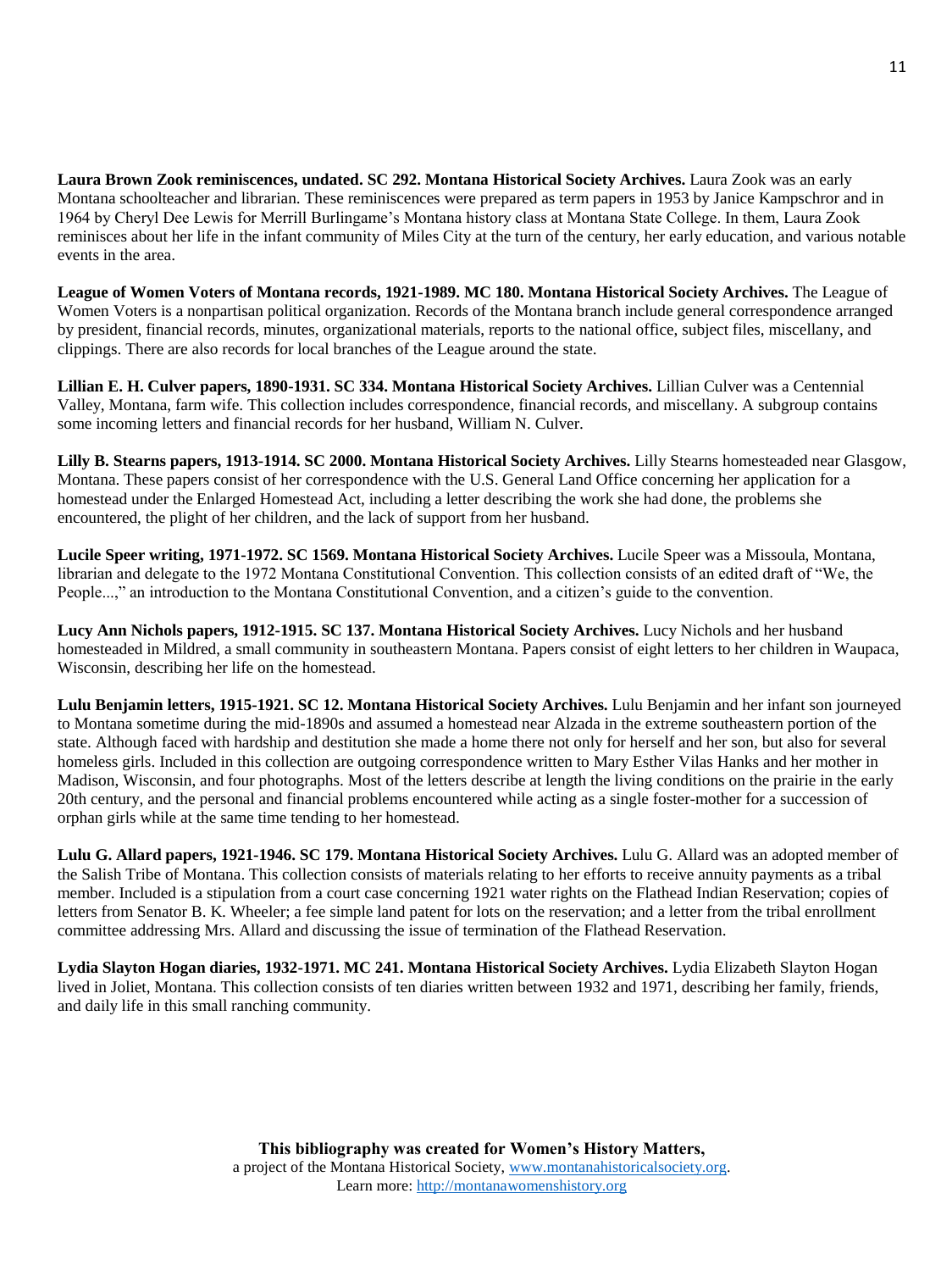**Mabel E. Tuchscherer papers, 1976-1978**. **SC 1742. Montana Historical Society Archives.** Mabel Tuchscherer was an Anaconda, Montana, physician and the author of *Petticoats and Stethoscopes: The Story of Montana's Women Physicians,* a book commissioned by the Montana Medical Association. This collection consists of research materials, including correspondence, and a typed manuscript for *Petticoats and Stethoscopes*.

**Madison County Federated Women's Club writings, 1925-1931. SC 1382. Montana Historical Society Archives.** The Madison County Federated Women's Club was formed to compile the history of Madison County, Montana. Melvina J. Lott headed up the project and did much of the writing. Other writers included Frances Albright, Eunice M. Holbert, Mrs. G. W. Rightenour, Florence E. Jeffers, Laviga Noble Scheytt, Mrs. Henry M. Rundell, Eva Moger, and Hester Carmin. Included are histories of many of the communities in the county from 1863 through the 1920s and writings on as a variety of topics, such as gold discoveries, the vigilantes, pioneers, the Lewis and Clark Expedition, and political developments.

**Maida McCartney papers, 1975, undated. SC 1586. Montana Historical Society Archives.** Maida McCartney of Chinook spent nearly twenty years as a pioneer woman radio broadcaster on Havre's radio station KOJM, where she hosted the popular daily program, the "Chinook Hour," from 1947 to 1966. Interestingly, she had radio equipment set up at her own home so that she could both work and attend to her family during these years. In 1981, she was made an honorary member of the Blackfeet Tribe by Chief Earl Old Person. This collection contains biographical information; a transcript of an interview by Norma Ashby, November 23, 1975, as part of the "American Woman in Radio and Television" oral history project; and correspondence.

**Margaret Henderson Brennan subgroup, Brennan Family papers, 1879-1991. MC 118. Montana Historical Society Archives.** Margaret Belle Henderson Brennan was affiliated with the Home Demonstration Clubs of Montana She served as president of the Sidney's Women's Club and as District Chairman of the Diocean Council of Catholic Women. She was a strong supporter of the Democratic Party in Montana, working with her husband on many campaigns.The Margaret Henderson Brennan subgroup consists of biographical materials for the Henderson family; a scrapbook containing family greeting cards, graduation announcements, and information about major national events, especially World War II; and clippings concerning the career of her husband, James Brennan.

**Margaret Neill subgroup, Neill Family papers, 1886-1964. MC 248.** Margaret and John Neill were residents of Helena. Within this large collection is the Margaret G. Neill subgroup, which consists of eight series: general correspondence; court papers; minor financial records; legal documents; speeches about her Red Cross work; subject files concerning the World War I "Liberty Loan" drive and Helena real estate; a minute book for the First Presbyterian Church Helping Hand Society and a financial journal for the Presbyterian Church Ladies Aid Society; and clippings concerning Red Cross war work.

**Margaret Reess papers 1902-1966. SC 2154. Montana Historical Society Archives.** Margaret Reess was a teacher at Helena Middle School in Helena, Montana. This collection consists of an album (1966) of testimonial letters from her students and colleagues upon Ms. Reess's retirement from teaching. Also included are poetry and writings, a letter to her father, Peter C. Reess, from Anthonette Falkenberg in Kristiania (Oslo), Norway. The letter and writings are written in Norwegian.

**Margaret S. Davis papers, 1966-1992. MC 233. Montana Historical Society Archives.** This collection consists of subject files, correspondence, memoranda, research notes, and miscellany kept by Helena resident Margaret Davis, who was active in several women's organizations. The collection has been arranged into four subgroups: General and Personal (1966-1991); League of Women Voters United States (1983-1989); League of Women Voters Education Fund (1984-1988); and Montana Hunger Coalition (1988-1990). The General and Personal subgroup materials concern Davis's activities in local organizations such the Holter Museum of Art, her bid for state legislature in 1974, and her family.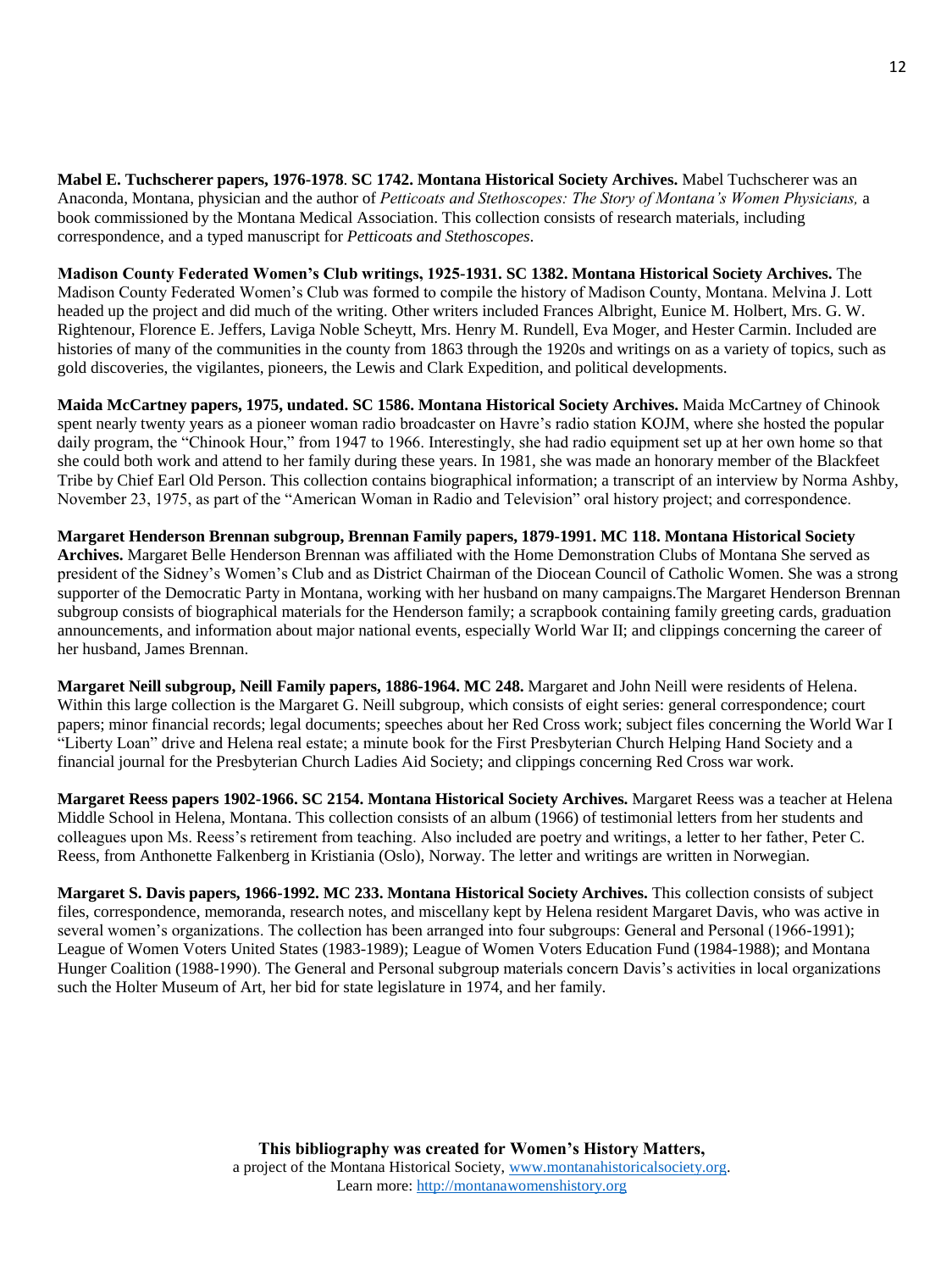**Margaret Sieben Hibbard interview, 1968. SC1663. Montana Historical Society Archives.** Margaret Sieben Hibbard, a Helena, Montana, resident discusses her collection of historic vehicles, including Marcus Daly's show buggy, Frank S. Lusk's Landau, and C. A. Broadwater's sleigh. She also discusses her discovery and purchase of the trap once owned by Lillie Aston, first madam of "The Castle," and prostitution in Helena. [Typed transcript of taped interview, December 1968.]

**Margery Hunter Brown papers, 1956-1995. A2:4-1. Montana Historical Society Archives.** Margery Hunter Brown was a professor at the University of Montana School of Law. She also was founder and first director of the UM Indian Law Clinic and Associate Justice of the Court of Appeals for the Confederated Salish and Kootenai Tribes. She served eight years on the Montana Human Rights Commission. Brown was a member of the Montana Constitution Revision Commission and was a leader in the League of Women Voters. Papers consist of subject files, correspondence, and printed materials related to her work.

**Margot Liberty report, 1956. SC 441. Montana Historical Society Archives.** Margot Liberty taught at a government school in Birney, on the Northern Cheyenne Indian Reservation. In 1956 she also conducted ethnographic studies of the Northern Cheyenne for the Bureau of Indian Affairs for this report. The report includes a population study of the residents of Birney; a family group study; an economic study of the Northern Cheyenne; a plan and idea study; and a report summary. Margot Liberty went on to receive a PhD in Anthropology in 1973 and co-authored or co-edited books on the Northern Cheyenne, including *Cheyenne Memories* and *A Northern Cheyenne Album.*

**Marian McElroy reminiscence, ca. 1950. SC 1347. Montana Historical Society Archives.** Marian McElroy was a Bigfork, Montana, resident. This reminiscence discusses primarily her work as a cook.

**Marion Sherrard Oneal papers, 1910-1962. MC 22. Montana Historical Society Archives.** Marion Sherrard Oneal was a Montana writer, teacher, and homesteader. This collection consists of correspondence (1916-1962); copies of published articles and poems (1910-1960) reflecting her experiences teaching and homesteading at Big Breezes and farming near Libby; and an unpublished article on the town of Bannack.

**Martha Edgerton Plassmann papers, 1863-1939. MC 78. Montana Historical Society Archives.** Martha Edgerton Plassmann (1850-1936) was a Montana pioneer, historian, and journalist. The collection consists of her autobiography and over 500 historical articles written for the *Great Falls Tribune* and the Montana News Association during the 1920s and 1930s. The articles, based on her own memories and on research, cover a wide range of topics, especially fur trappers, explorers, and vigilantes. There are also typescript copies of letters from Mary Edgerton to Martha; incoming and outgoing letters of reminiscence and historical research; and correspondence reflecting Mrs. Plassmann's interest in the welfare of Montana's Indian population.

**Martha Ellen Fox Pike reminiscence, 1881-1909. SC 641. Montana Historical Society Archives.** Martha Fox's reminiscence (undated) describes an overland journey in 1881 from Texas to New Mexico; her life in New Mexico, California, and Arizona; her trip to Montana in 1896; and her life in the mining camp of Sylvanite and the lumber town of Libby from 1897 to 1909.

**Mary Bell and Martha Bell papers, Bell Family papers, 1887-1997. MC 294**. **Montana Historical Society Archives.** This collection consists of papers from various members of the Bell family of Helena, Montana, including Mary Bell (mother), William S. Bell (father), and Martha Bell (daughter). Papers consists of biographical materials; correspondence primarily between Mary (Millie) and William; diaries for Mary and Martha; and writings on life in Helena and the Congregational churches of Montana. The writings also include an article by Martha Bell titled "Special Women's Collections in United States Libraries."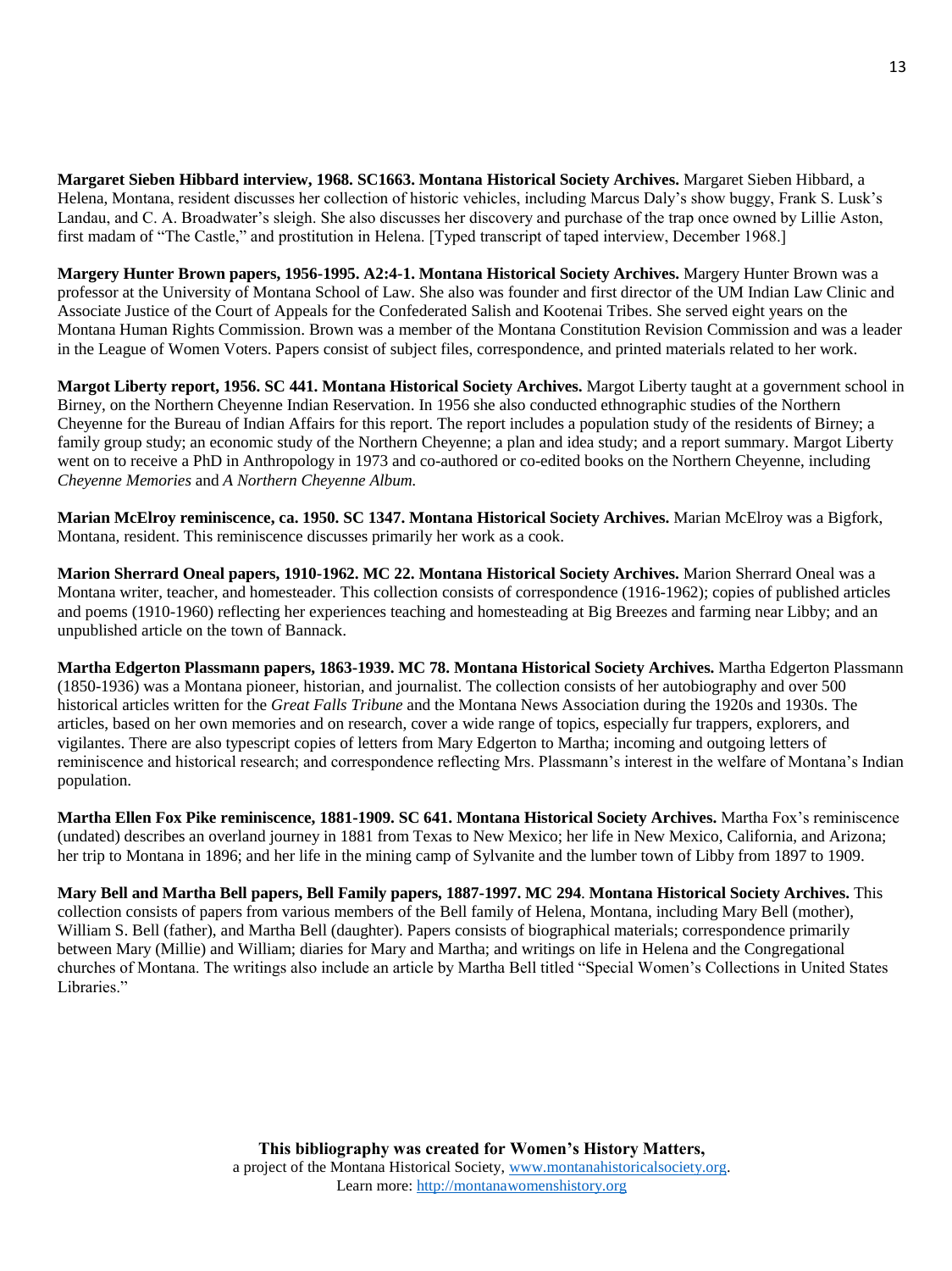**Mary Long Alderson papers, 1894-1936. SC 122. Montana Historical Society Archives.** Mary Long Alderson (1860-1940) was very active in women's rights issues, in the campaign for equal suffrage, and as a member of the Women's Christian Temperence Union. This collection contains manuscript drafts of "A Half Century of Progress for Montana Women," concerning the women's rights movement in Montana. Also included are two biographical sketches (one of Ellen Trent Story, wife of Bozeman pioneer Nelson Story) and three small scrapbooks on the selection of the bitterroot as Montana's state flower.

**Mary Lou Skinner Ross papers, 1919-1996. SC 2399. Montana Historical Society Archives.** Mary Lou Skinner Ross was the author of *Thoughts While Ironing,* published in 1981. She was a homesteader, rural schoolteacher, public health educator, and spiritualist. This collection includes family correspondence primarily regarding her mother and between Ms. Ross and friends; three diaries; a subject file on her homestead at Biddle, Montana; school papers; and writings, including "The Questioning Journey to Acknowledged Meaning" published in *Exceptional Human Experience: Studies of the Unitive Spontaneous Imaginal*  in 1996. There are also two versions of an autobiography by Alice Shove Conger-Hunter, an aunt. There are clippings concerning several relatives including her grandmother Louisa Shove Conger, her mother Hazel Conger Heaton, and Elizabeth Heaton, an aunt.

**Mary MacLane letters, Maclane Family papers, 1895-1929. SC 2171. Montana Historical Society Archives.** This collection consists primarily of letters written by Mary MacLane to her mother, Mrs. H. G. Klenze, between 1902 and1907. Also included are other family letters and miscellany. A letter dated 1832 is from the Fosdick/Thayer family. An oversized extended MacLane/Thayer family tree is part of the collection, which also includes an obituary for Mary MacLane from the *Helena Daily Independent.*

**Mary Matovich reminiscence, 1956. SC 457. Montana Historical Society Archives.** Born in 1884, Mary Matovich was a Croatian American homesteader along the Musselshell River in central Montana. There she raised a large family during the homestead boom years and the Great Depression. In her reminiscence, Mary Matovich recounts her years homesteading and raising a family between the years 1907 and 1935.

**Mary McKay Herhold Bothell Swanze subgroup, Alexander McKay papers, 1857-1925. MC 112. Montana Historical Society Archives.** The Mary McKay Herhold Bothwell Swanze (1876-1925) subgroup consists of incoming correspondence (1876-1910) mainly from the McKay family; financial records; legal documents regarding mining leases and patents; and calling cards and miscellaneous notes. Mary McKay was a member of the Union Circle of King's Daughters (Virginia City, Montana) and the Ladies of the Maccabees. *See also: Flora McNulty Collection* 

**Mary Pauline Loberg Holter subgroup, Holter Family papers, 1861-1968. MC 80. Montana Historical Society Archives.** The Holter family subgroups contain correspondence and other materials by and between various family members and provide information concerning not only the family's business activities and investments, but also the growth and development of Helena and the vicinity. Of greatest interest to someone studying 19th-century women will be the subgroup for Anton M. Holter's wife, Mary Pauline Loberg Holter, which covers the period 1872 to 1914.

**Mattie T. Cramer papers, 1888-1958. MC 255. Montana Historical Society Archives.** Mattie T. Cramer was a traveling saleswoman who moved to Montana where she became a homesteader and newspaperwoman. In addition to her diaries, the collection consists of editorial and feature articles written for publication, and approximately 160 letters written to her from all over the United States by people requesting information on homesteading in Montana in the years 1913 to 1915.

**May Anderson Vontver reminiscence, 1971-1972. SC 958. Montana Historical Society Archives.** In this transcribed reminiscence, May Vontver discusses her early life as a Swedish immigrant in Nebraska in the early 1900s; teaching and homesteading in central Montana; work in the influenza hospital in Lewistown in 1918; and life in the 1930s with her husband Simon Vontver at the Cat Creek oil fields. The original interview was recorded by Ester Murray, 1971-1973, as part of the American Association of University Women (AAUW) Historical Memoirs Project.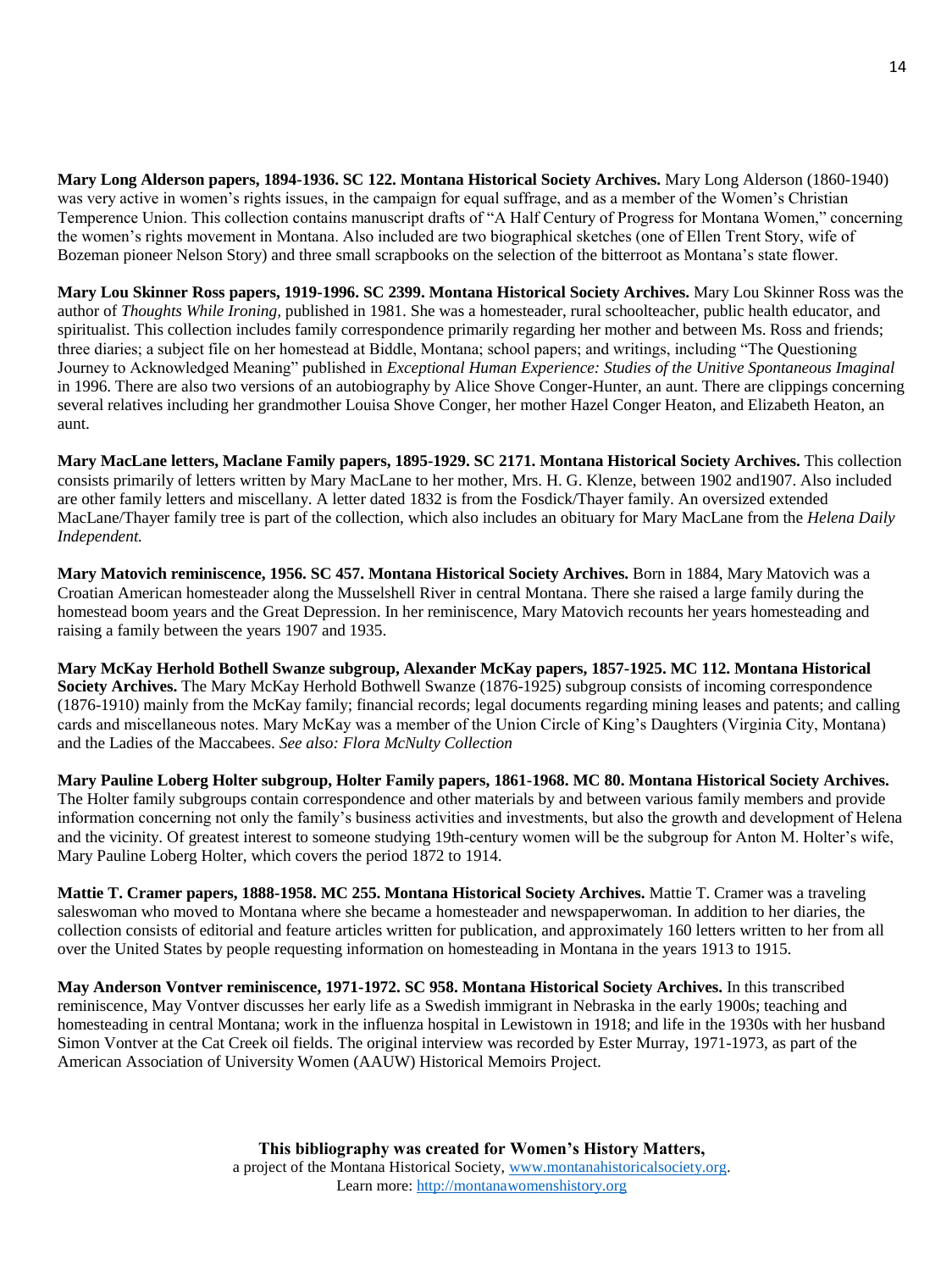**Melinda Alexander papers, 1901-1918. SC 1888. Montana Historical Society Archives.** Melinda Alexander lived in Kalispell and was a prolific writer, an engaging speaker, and a political activist who championed socialism and feminism in the early 20th century. This collection contains an undated reminiscence by Melinda Alexander entitled "The Voyage of Hotel De Bum," describing a 1901 wagon trip from Wheatland, Wyoming, to the Flathead Lake area of western Montana; a National Party call for Montana conventions and approval of the National Party platform (1918); Melinda Alexander's columns on socialism and feminism from the *Flathead Socialist;* and a brochure for her campaign for county commissioner. Melinda Alexander's 1901- 1902 diary (transcribed by her granddaughter, Melinda Hurst) can be found in the Henry Elwood Collection, MC 309.

**Menard Family papers, 1886-1935. A7:4-7. Montana Historical Society Archives.** This collection of papers from the Menard family consists of correspondence (1916, 1930); financial records (1891-1935); land, naturalization, and other legal records (1896-1923); writings, in French (undated); and various certificates (1886-1931) of Israel and Philomene Menard; their children Raoul, Brondel, and Marie; and Marie's husband, Arthur Stuart, and their son, Art Stuart Jr.

**Meta Gallow Mees interview, 1969 Nov. 26. SC 467. Montana Historical Society Archives.** Meta Gallow Mees homesteaded south of Billings in the early 1900s. In this interview Meta Mees describes her life on the homestead at Blue Creek, relations with the neighboring Crow Tribe, and her experiences running a dairy farm at Billings and Carterville from 1910 to 1928. This interview was conducted as part of the AAUW-Billings Chapter Historical Memoirs Project.

**Miles City Women's Club records 1966-1988. SC 2307. Montana Historical Society Archives.** The Miles City Women's Club is a local affiliate of the Federation of Women's Clubs. This collection consists of photocopied records of the Miles City Women's Club, including meeting agendas, minutes, treasurer's reports, attendance, membership lists, and project reports.

**Montana Alpha Delta Kappa scrapbook, 1959-1969. SC 1956. Montana Historical Society Archives.** Alpha Delta Kappa is an international honorary society for women educators, providing an exchange of ideas between teachers and other women involved in education. This collection consists of a scrapbook kept by the sorority's historian and includes photographs of conventions and officers, clippings, convention programs and favors, and a songbook.

**Montana-American Mothers' Bicentennial Project records, 1975-1976. SC 1220. Montana Historical Society Archives.** The American Mothers' Bicentennial Project sponsored the writing of biographical sketches of Montana pioneer women. This collection contains the thirty-eight sketches produced by the project; and correspondence to and from Lucille Middleton, Montana coordinator of the project. Please refer to the catalog record for a complete list of participating Montana women.

**Montana Cowbelles, Inc. records, 1952-1986. MC 192; A5:5-4. Montana Historical Society Archives.** The Montana CowBelles, Inc. is an organization of ranch women. Records include general correspondence; minutes of board meetings, conventions, and workshops; various organizational materials, including articles of incorporation and membership lists; subject files of materials from local CowBelles groups; writings on local ranches, ranchers, and early settlers; and a scrapbook and miscellany.

**Montana Equal Rights Council records, 1972-1987. MC 185. Montana Historical Society Archives.** The Montana ERA Ratification Council was formed to push for the ratification of the Equal Rights Amendment to the U.S. Constitution. Records include general correspondence; financial records; minutes; press releases; organizational materials; reports; speeches; subject files, including materials on local Equal Rights Councils, legislative action, Women's Equality Day, Women's History Week, and workshops; miscellany; and clippings.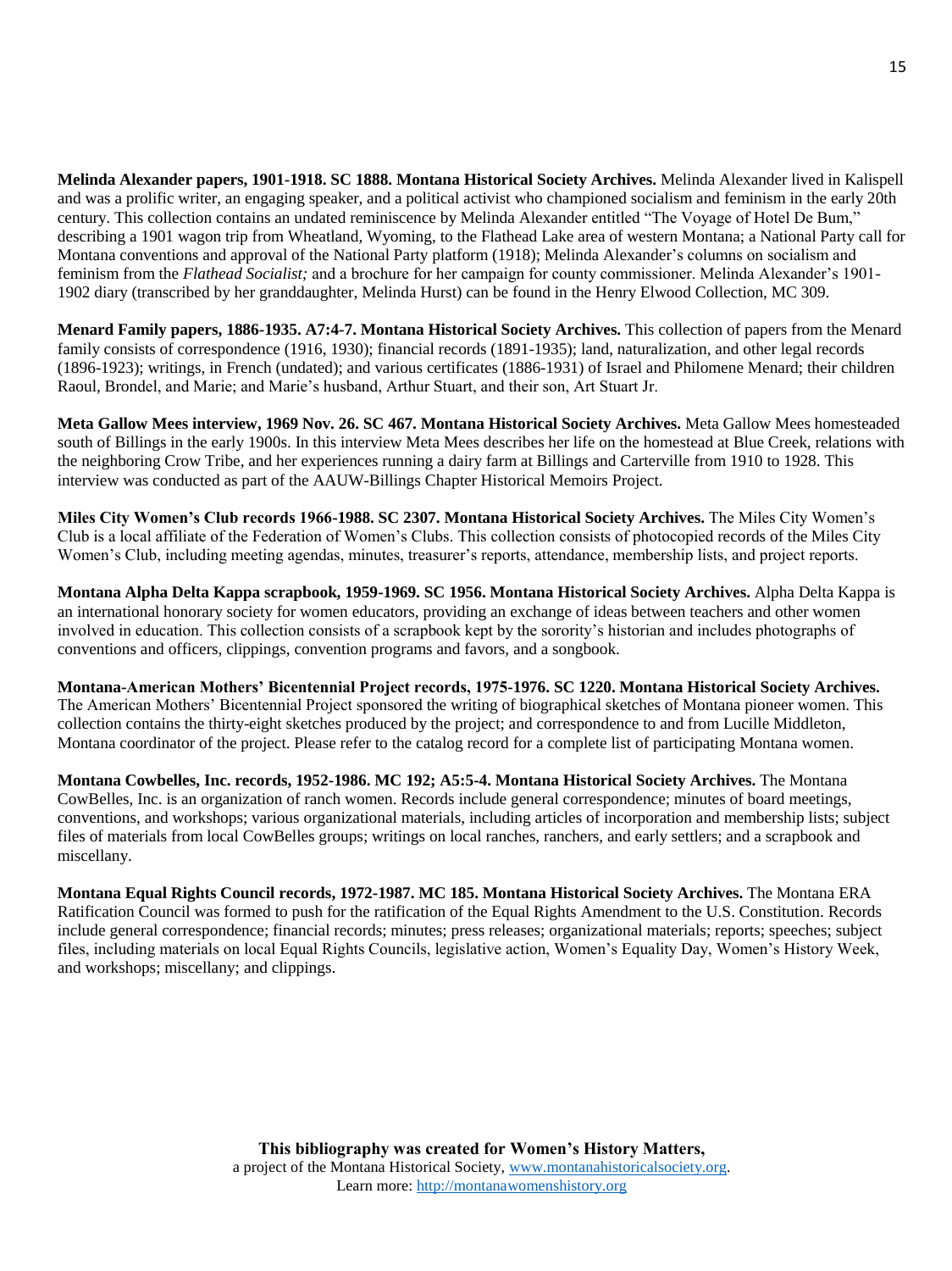**Montana Federation of Colored Women's Clubs records, 1921-1978. MC 281. Montana Historical Society Archives.** The Montana Federation of Colored Women's Clubs (originally the Montana Federation of Negro Women's Clubs) was a coordinating organization for local clubs of African American women around Montana. Records include records and club materials of the statewide organization and of several of the local clubs, including the Phyllis Wheatley club of Billings, the Pearl Club of Butte, the Dunbar Art and Study Club of Great Falls, and the Pleasant Hour Club of Helena. In addition to state and local federation records, the collection contains National Association of Colored Women's Clubs Northwest Region Colored Women's Clubs material (1923-1970) including clippings, minutes, correspondence, and convention programs and reports.

**Montana Good Government State Central Committee records, 1895-1919 (bulk 1913-1919). SC 567. Montana Historical**  Society Archives. Woman's suffrage was considered by the Montana Constitutional Convention of 1889, but was defeated as an issue too controversial and therefore liable to delay statehood. In 1914, the woman's suffrage amendment to the Montana constitution narrowly passed in the state legislature, three years after Montana elected Jeanette Rankin of Missoula to Congress. The name of the Montana State Central Committee of the National American Woman Suffrage Association was changed to the Montana Good Government State Central Committee after the passage of the suffrage amendment to the U.S. Constitution in 1920. The records in this collection include correspondence between the Montana affiliate of the National American Woman Suffrage Association and the national association; a speech by Jeannette Rankin to the State Federation of Women's Clubs on June 4, 1914; newsletters of the Montana Equal Suffrage State Central Committee and correspondence from various political organizations; newsletters; voting records to verify women's participation in Montana's elections; and miscellaneous writings.

**Montana International Women's Year records, 1976-1977. MC 181. Montana Historical Society Archives.** The Montana International Women's Year Conference met in Helena in 1977. Records include general correspondence, financial records, minutes, and organizational materials for the MIWY Coordinating Committee; minutes, reports, and speeches for the conference; subject files for other committees and conferences; and clippings.

**Montana Legislative Wives Club records, 1943-1979. SC 1935. Montana Historical Society Archives.** The Montana Legislative Wives Club is a social club for the wives of Montana legislators. Records in this collection include financial records, minute books, constitution and bylaws, committee reports, invitation guest lists, and clippings.

**Montana Press Women, Inc. records, 1986-1994. SC 1590. Montana Historical Society Archives.** Montana Press Women, Inc. was organized in 1947 as an affiliate of the National Federation of Press Women, Inc. The collection consists of meeting minutes, notices, and agendas; presidential and financial reports; memoranda; membership lists; and award lists.

**Montana Woman's Christian Temperance Union records, 1883-1976. MC 160. Montana Historical Society Archives.** The Montana Woman's Christian Temperance Union (Montana WCTU) was devoted to prohibition and other social reforms. The collection includes correspondence of several state officials; constitution and minutes of annual meetings; financial records; membership books; and printed material reflecting WCTU's national program and policies. Also included is a subgroup of records of the Kalispell WCTU locals, including correspondence, financial records, minutes, and scrapbooks.

**Montana Women's Lobby records, 1982-1994. MC 271. Montana Historical Society Archives.** The Montana Women's Lobby, like its predecessor, the Women's Lobbyist Fund, is a political organization that lobbies the state legislature on behalf of Montana women. The majority of the records in this collection consist of general correspondence, financial records, legislative files, committee records, organizational records, subject files, clippings files of printed materials including "From the Hill" and "WLF News" newsletters, and speeches. Subject files include topics such as veteran's preference, Women's Lobby history, comparable worth, abortion, insurance, and taxation.

**Montana Women's Political Caucus records, 1974-1982. SC 2036. Montana Historical Society Archives.** The Montana Women's Political Caucus formed in Helena in the mid-1970s as a branch of the National Women's Political Caucus. Records include correspondence, bank statements, notes taken at local and state meetings, and bylaws.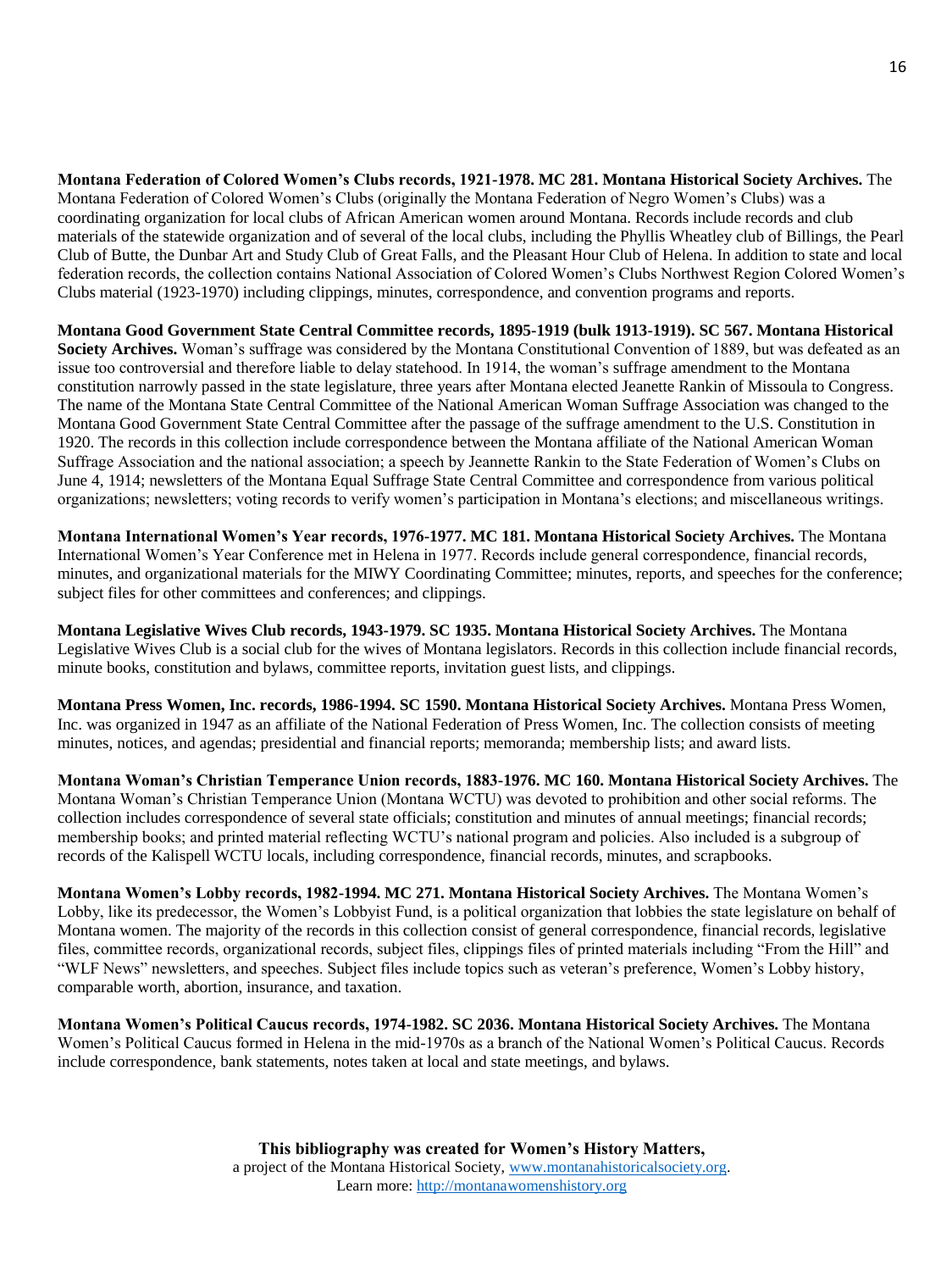**Nathalie Girard Belanger reminiscence, 1939. SC 408. Montana Historical Society Archives.** Nathalie Belanger emigrated from Quebec in Canada to Montana Territory in 1868, where she operated a general store with her husband. In later years they opened general stores at Maiden, Gilt Edge, and Kendall, Montana. In this six-page typed reminiscence Mrs. Belanger discusses her trip to Montana and her experiences as a storekeeper in several Montana towns from 1868 to 1915.

**National Extension Homemakers Council interviews, 1981-1982. SC 1774. Montana Historical Society Archives.** This collection consists of the typed transcripts of interviews conducted between 1981-1982 by Alene Stoner as part of the National Extension Homemakers Council Oral History Project. The interviewees include Marie Carlile of Smith River, Daisy Taylor of Prairie Elk, Myra Daniel and Lillie Badgley of Gallatin Gateway, Pearl Herndon of Miles City, Louella Hardie of Birdseye, and Elsie Rieger of Clinton. The women discuss their local Extension Homemakers clubs and the ideas they have acquired from the club programs.

**Navy Mothers' Club #11 (Helena, Montana), 1935-1991. SC 2025. Montana Historical Society Archives.** The Navy Mothers' Club #11, Helena, Montana, was a local chapter of a national organization dedicated to providing support for U.S. Navy, Marine Corps, Navy Reserve, and Coast Guard personnel and their parents. Records consist of minute books, a guest book, a scrapbook, and miscellany.

**Nellie McKee papers, 1905-1961. SC 1559. Montana Historical Society Archives.** Nellie McKee was a schoolteacher in Iowa, Montana, and California from 1905 to 1961. Her reminiscence describes her career, including the period from 1909 to 1944 when she taught in Montana, primarily at the Riverside School in the Flathead Valley. There are also three newspaper clippings on her retirement.

**Order of the Eastern Star, Euclid Chapter #35 (Basin) records, 1905-1967. SC 2015. Montana Historical Society Archives.** The Order of the Eastern Star is a women's society. This small collection includes minute books, a dues ledger, secretary's cash books, and audit reports for Basin's Euclid Chapter #35.

**Patricia Brennan Taylor subgroup, Brennan Family papers, 1879-1991. MC 118. Montana Historical Society Archives.** Patricia Brennan Taylor was a journalist with the *Great Falls Tribune* during the World War II era. In 1944 Patricia Brennan, along with several other newsmen and newswomen from Great Falls, was invited to tour the northern supply route (Great Falls to Alaska) of the U.S. Air Transport Command. She submitted a series of nine stories to the *Tribune* based on her experiences during this trip.The Patricia Brennan Taylor subgroup within this collection contains incoming correspondence from soldiers in response to her "Letters From Home" series; outgoing correspondence to *Montana: The Magazine of Western History* regarding her father's career; her own writings, including her series on the Alaskan Air Transport Command, "Letters From Home," and a family history.

**Patty Hard Ground and Fannie Standing Elk interview, 1957 Nov. 2. SC 105**. **Montana Historical Society Archives.** Physical description: transcript, 4 pages. Scope and content: Patty Hard Ground was born on the Northern Cheyenne Indian Reservation about 1877. She married Robert Hard Ground. She died in Missoula on 29 July 1963. Fannie Standing Elk was also born on the Northern Cheyenne Indian Reservation about 1876. She married Frank Standing Elk. In this interview, the women describe witnessing the deaths of Head Chief and Young Mule on the Northern Cheyenne Reservation, Montana, on September 13, 1890, by U.S. cavalrymen. The two men had killed Hugh Boyle, nephew of a local rancher.

**Pearl Danniel papers, 1885-1975. MC 237. Montana Historical Society Archives.** Pearl Danniel was a prolific writer and a homesteader in the Rock Creek area of McCone County, Montana. This collection consists primarily of her autobiographical writings; drafts of novels and short stories; and poetry, essays, and political writings on a wide variety of topics including homesteading, Fort Peck Dam, the need for rural roads, political waste, and her anti-war sentiments. Much of her writing reflects the difficulty of survival in eastern Montana's badlands, the loneliness of life on the homestead, the close community feeling of people living there, and her bitterness at the loss of her homestead.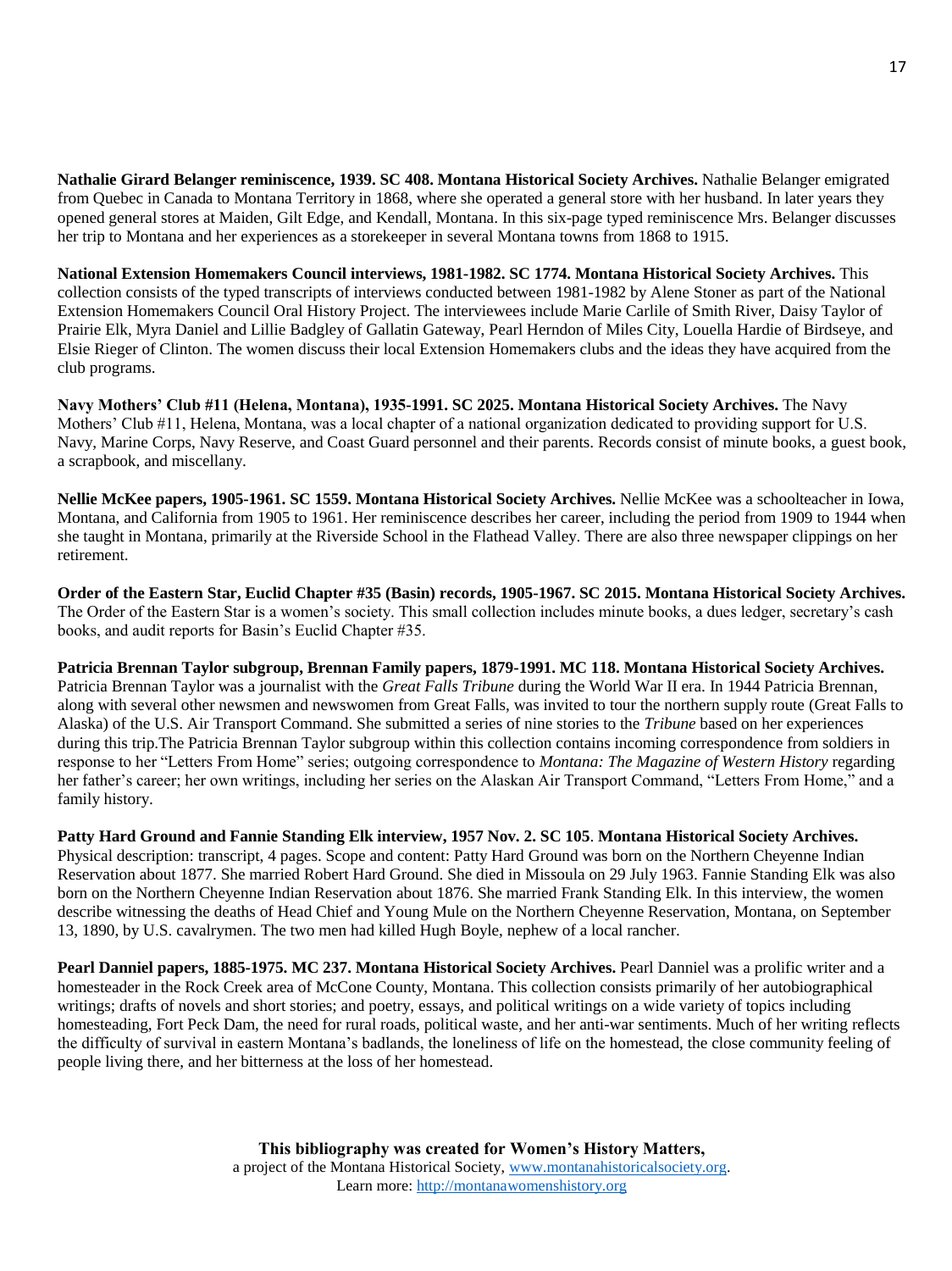**Pearl Harlan Applegate papers, 1908. SC 1686. Montana Historical Society Archives.** Pearl Harlan Applegate (1883-1977) was a schoolteacher in the Beaverhead County, Montana, mining camp of Farlin in 1908. She reminiscences about her experiences as a teacher and her encounter with the Bannock Indians in the Grasshopper Valley. This collection also contains a religious poem and a copy of her temporary Montana teaching permit.

**Pony Woman's Club records, 1923-1938. SC 1884. Montana Historical Society Archives.** Records of the Pony, Montana, Woman's Club consist of minute books, two resolutions, and two programs.

**Rakel Oline "Lena" Herein diary, 1899-1943. SC 2547. Montana Historical Society Archives.** In 1899, Rakel Oline (Lena) Herein emigrated to Montana from Norway to marry a sheep farmer and settle on his ranch in Carbon County. This collection contains both a scan of the original diary (in Norwegian) and a typed transcript translated into English by Jim Barton. The diary describes her life on the sheep farm, the progress of her children, her loneliness, her sadness at her separation from her family in Norway, and the day to day activities of a Norwegian American household.

**Rebekah Assembly of Montana, Naomi Rebekah Lodge No. 1, Helena, records, 1923-1928. SC 1906. Montana Historical Society Archives.** The Rebekah Assembly was the women's lodge affiliated with the Independent Order of Odd Fellows. This collection consists of records (1923-1928) of the Rebekah Assembly of Montana, Naomi Rebekah Lodge No. 1, Helena, Montana, and contains correspondence, minutes and organizational materials, financial records, and internal reports on daily lodge activities.

**Ronan Women's Club program, 1948-1949. SC 278. Montana Historical Society Archives.** This collection consists of a program of events for the Ronan Women's Club, listing events for the year, officers, and membership.

**Rose Gordon subgroup, Emmanuel Taylor Gordon papers, 1881-1980. MC 150. Montana Historical Society Archives.** Rose Gordon was a businesswoman and physical therapist in White Sulphur Springs and the sister of African American singer and author Emmanuel Taylor Gordon. This family collection is arranged in four subgroups, one of which is solely dedicated to Rose Gordon and includes correspondence, financial records, legal documents, writings, clippings, and miscellany. Correspondence addressed to both Taylor and Rose is filed in a separate chronological order in the Taylor Gordon subgroup as incoming correspondence.

**Sallie McMahon MacNeill papers, 1872-1918. SC 1035. Montana Historical Society Archives.** Sallie MacNeill taught in Townsend and was Broadwater County Superintendent of Schools. This collection includes her correspondence, teaching certificates, railroad land leases, invitations, and materials relating to Mrs. MacNeill's family including Michael McMahon, Austin McMahon, and Milo John MacNeill.

**Samuel Thomas Hauser papers, 1864-1914. MC 37. Montana Historical Society Archives.** Samuel T. Hauser was a business and political pioneer in Montana Territory. His wife, Ellen Farrar Hauser, was one of the leading ladies of Montana society. The collection contains a subgroup for Ellen, which consists of correspondence (1873-1906), financial records (1865-1906), and legal documents (1879-1917).

**Selma Laun letter, 1907. SC 1917. Montana Historical Society Archives.** Selma Laun worked as a nurse in Elkhorn in the early 1900s. In this 1907 letter to Miss Lydia Laun of Sugar Grove, Illinois, Selma Laun describes her life in Elkhorn and her work at the hospital. The letter was written on the back of a fold-out of twelve postcards of Helena.

**Shipman Family papers, 1814-1989 bulk, 1841-1912. MC 274. Montana Historical Society Archives.** Clark B. Shipman farmed in Vermont and New Jersey before traveling to Montana Territory with his son Henry in 1881. They homesteaded in the Lewistown area. Two of his daughters, Winifred and Gertrude, taught school in the area. Clark's wife, Augusta, remained in the East with the rest of the children until 1890. The collection consists of correspondence (1841-1955) between various family members; diaries (1882-1908); and miscellaneous legal documents, financial record, and clippings. [The Shipmans were featured in the book *Women in Waiting in the Westward Movement* by Linda Peavy and Ursula Smith, Norman: University of Oklahoma, 1944.]

> **This bibliography was created for Women's History Matters,** a project of the Montana Historical Society, [www.montanahistoricalsociety.org.](www.montanahistoricalsociety.org) Learn more: [http://montanawomenshistory.org](http://montanawomenshistory.org/)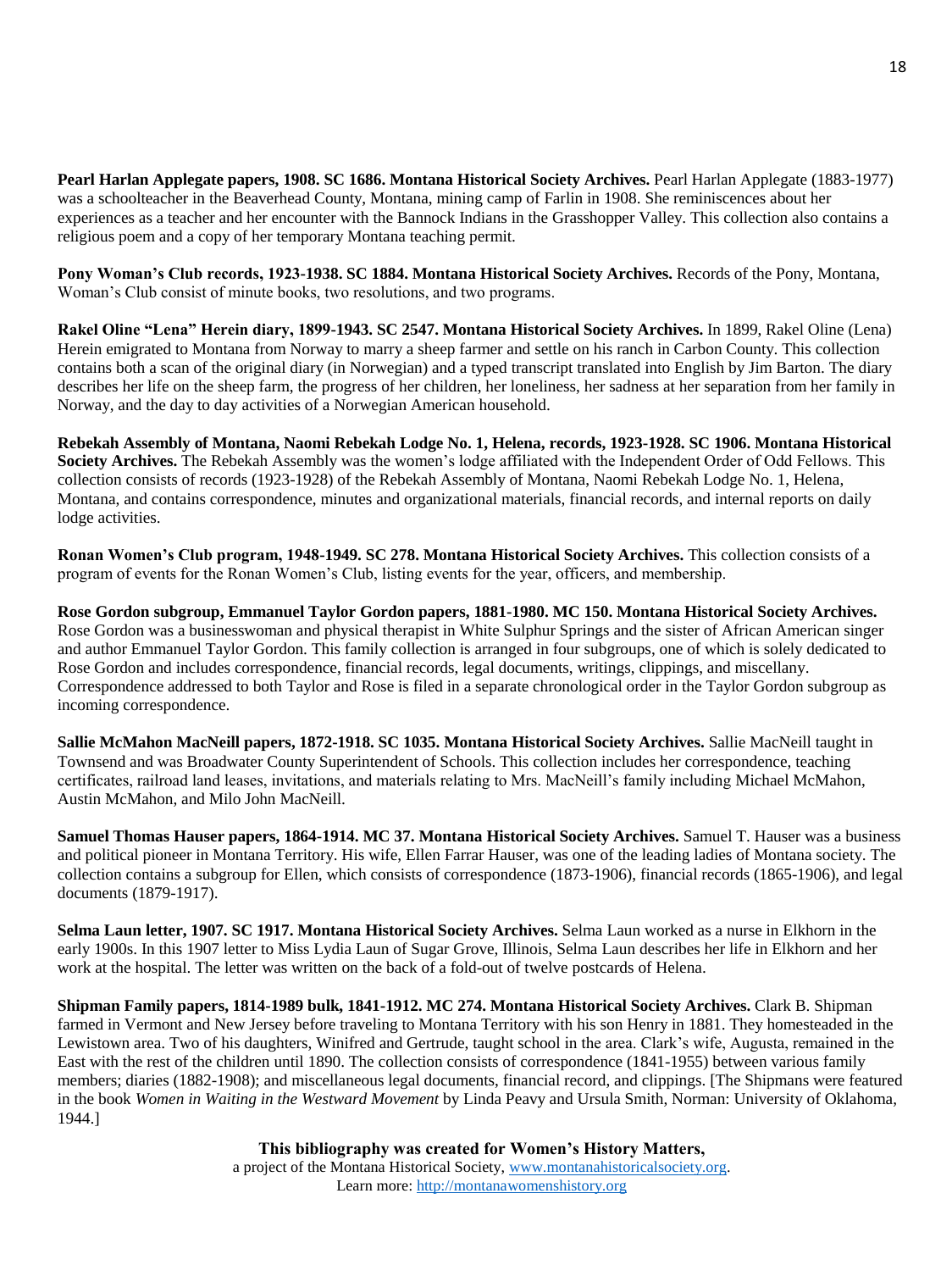**Society of Montana Pioneers records, 1884-1956. MC 68. Montana Historical Society Archives.** This collection combines the records of the Society of Montana Pioneers and the Society of Sons and Daughters of Montana Pioneers, including meeting minutes, correspondence, and biographical materials on members and other early Montana residents.

**Sue Howells reminiscence, 1972. SC 88. Montana Historical Society Archives.** Sue and Joseph Howells homesteaded at Graceville from 1910 until 1915, when they moved to Kalispell. This fifty-six-page typed reminiscence by Sue Howells, entitled "Recollections of a Busy Life," describes her move to Montana, their homesteading experiences, her marriage with Joseph Howells, and their move to Kalispell.

**Theresa Canavan Berglund papers, 1924-1938. SC 60. Montana Historical Society Archives.** Theresa Canavan Berglund was a teacher at Browning, Lincoln, and Helena. This collection contains twenty-seven notes to Mrs. Berglund from the parents of her students while she was teaching (possibly in Browning). For the most part, the notes provide excuses for students absent from school.

**Three Mile [Stevensville] Garden Club records, 1961-1985. SC 1988. Montana Historical Society Archives.** The Three Mile Garden Club was organized in Stevensville, Montana, in 1939, by a group of women interested in flower growing and arrangement, home and town beautification, and protection of the environment in the Bitterroot Valley. The collection includes yearbooks, program agendas, flower show programs, a club history, photographs, and clippings.

**Veterans of World War I of the U.S.A. Department of Montana records, 1956-1985. MC 242. Montana Historical Society Archives.** These records consist of the minutes, correspondence, financial records, convention programs, subject files, membership lists, and general orders of the Montana Veterans of World War I and its Ladies' Auxiliary organization.

**Virginia S. Burlingame papers, 1954-1989. MC 275. Montana Historical Society Archives.** The core of this collection is a series of three book-length manuscripts by Virginia Burlingame (who used the pen name John Linton Struble): two on John J. Healy, a miner, Fort Benton sheriff, and Alaska entrepreneur; and one on John Barr, a Montana and Alaska riverboat captain. In addition, the collection contains general correspondence (1954-1989); several shorter manuscripts; and extensive research notes, roughly sorted by topic. There is also a list of birds seen in Bozeman during the Christmas Bird Count of 1973.

**Wiley and Ella Mountjoy papers, 1911-1942. SC 545. Montana Historical Society Archives.** Wiley Mountjoy (b. 1854) was superintendent of the Montana State Orphans Home in Twin Bridges and a teacher at the College of Montana in Deer Lodge. Papers consist of a reminiscence by his wife, Ella Mountjoy, describing her life in various Montana communities from 1864 to 1896; and letters (1942) from the Mountjoys to Merrill Burlingame describing the establishment of the College of Montana and Mountjoy's work there.

**Women in Military Service for America Memorial Foundation records, 1945-1996. MC 343. Montana Historical Society Archives.** The Women in Military Service for America Memorial Foundation was founded to promote the building of a monument at the Arlington National Cemetery to honor all women who have served in the U.S. military. This collection documents Montana's participation in the foundation and includes correspondence, clippings, and miscellany, as well as military discharge records arranged by county.

**Women's Helena for the Capital Club records, 1894. MC 48. Montana Historical Society Archives.** The Women's Helena for the Capital Club was a Helena, Montana–based organization promoting the establishment of Helena as the state capital of Montana. Records (1894) include incoming correspondence; county lists; a record book containing correspondence, financial reports, speeches, resolutions, clippings, broadsides; and miscellany.

**Women's Protective Union, No. 457 (Butte, Montana) records, 1901-1974. MC 174. Montana Historical Society Archives.** The records of the Women's Protective Union, No. 457, of Butte, Montana, contain general correspondence 1947-1972); financial records (1901-1972), including payment records; legal documents (1942-1962), including labor contracts; minutes (1903-1963); organizational records (1909-1960); subject files (1943-1954); and miscellany.